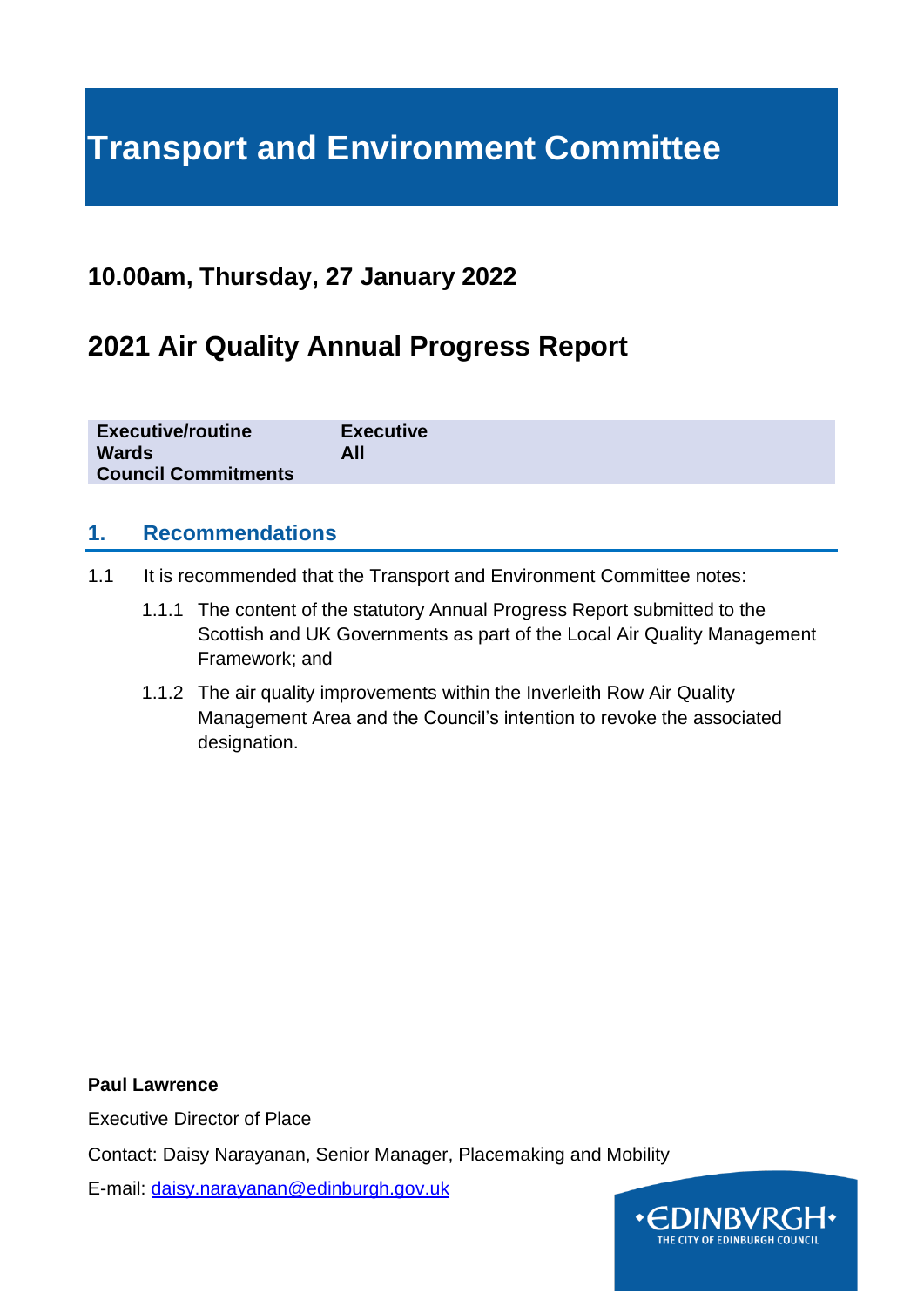**Report**

## **2021 Air Quality Annual Progress Report**

#### **2. Executive Summary**

- 2.1 This report provides an annual update on the most recently available ratified annual air quality monitoring data (2020), local pollutant trends and emerging issues in Edinburgh, fulfilling the requirements of the statutory Local Air Quality Management Framework.
- 2.2 The impact of the COVID-19 pandemic has been significant for air quality during 2020. Restrictions on travel resulted in a significant drop in nitrogen dioxide  $(NO<sub>2</sub>)$ concentrations at almost all locations across the city with just one location within the city centre breaching the legal objective. The objectives for fine particulate matter  $(PM_{10}$  and PM<sub>2.5</sub>) were not breached, including within the PM<sub>10</sub> Salamander Street Air Quality Management Area (AQMA) for the first year since it was declared in 2017.
- 2.3 Even without the effect of the pandemic, long term trends show concentrations of the main pollutants are decreasing at most locations across the city, albeit there remain hot spot areas of concern, especially in the Central AQMA. Any lasting impact on air quality from changes in travel patterns and behaviour as the country moves on from the pandemic will be better understood once monitoring data becomes available in the future.
- 2.4 The Council intends to revoke the Inverleith Row AQMA due to sustained air quality improvements and future modelling predictions of further improvements with the implementation of the proposed Low Emission Zone (LEZ). Grant funding will be sought in financial year 2022/23 to assist with the revocation process.
- 2.5 The Council has started a revision of its Air Quality Action Plan for  $NO<sub>2</sub>$  (the Plan), which will take account of the commitment to develop a LEZ scheme for the city as well as the City Mobility Plan (CMP) and the newly revised national air quality strategy, Cleaner Air for Scotland 2. The intention is for the revised document to also contain a PM<sup>10</sup> Action Plan specifically addressing air quality issues within the Salamander Street AQMA.
- 2.6 Development of the Plan has been delayed due to the prioritisation of the LEZ work as the Plan will require the determination of the final LEZ scheme before it can be drafted for public consultation later this year.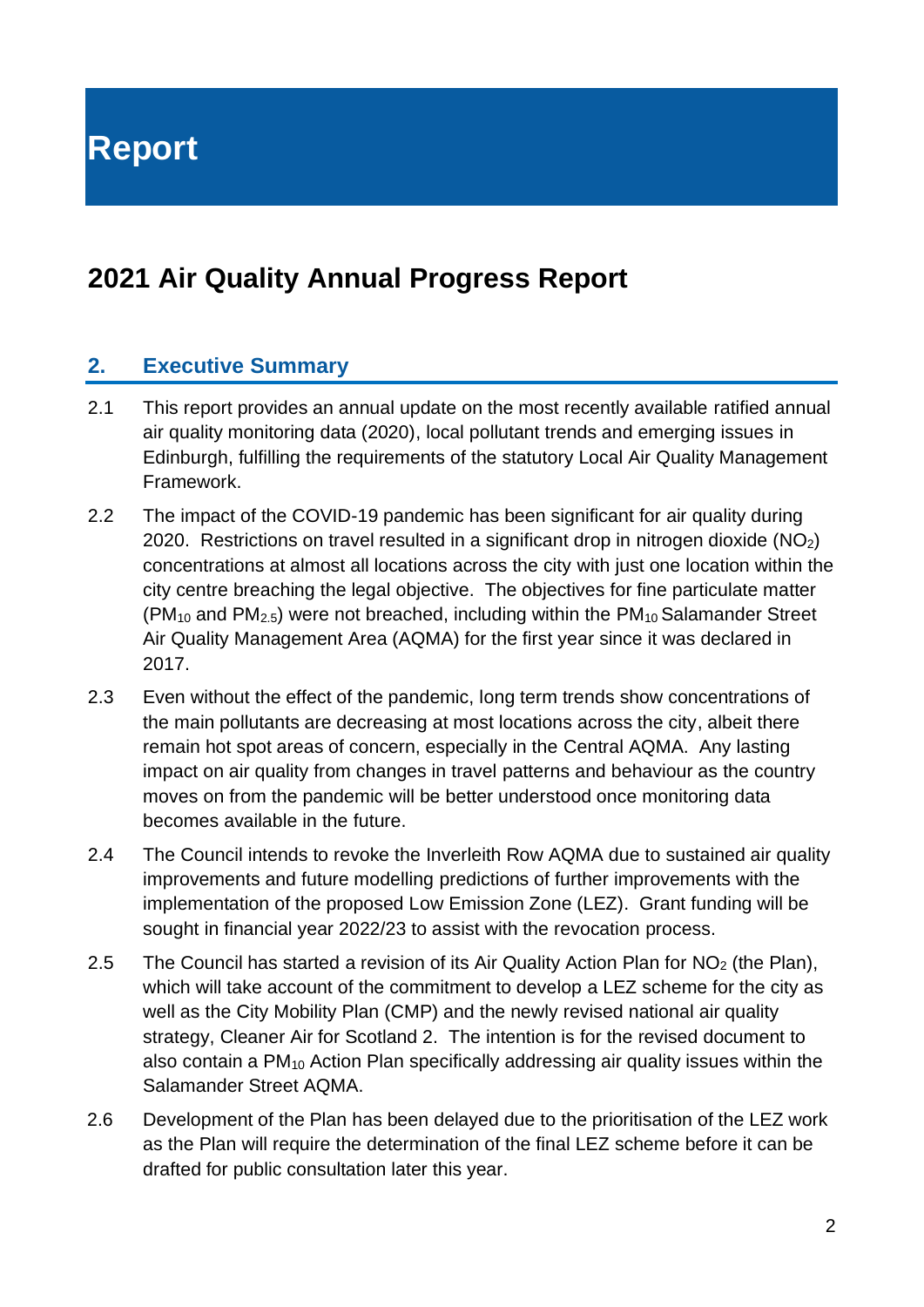### **3. Background**

- 3.1 The Local Air Quality Management framework is set out in the Environment Act (1995) and obliges local authorities to review and assess air quality in their areas against statutory objectives. When a pollutant fails to comply with an objective, an AQMA must be declared and an Action Plan prepared, detailing measures which will be implemented to improve air quality within the designated area.
- 3.2 The Council is obliged to produce an Annual Progress Report, described herein, to give an update on progress which has been made with respect to actions that may improve air quality in the past year. The Annual Progress Report must also detail the latest annual air quality monitoring data (2020), trends in local pollutants and emerging issues. It is compiled in accordance with the Technical Guidance (updated 2021) issued by the Department of Environment Food and Rural Affairs (DEFRA) and is submitted to the Scottish Government for approval, with peer review by DEFRA and Scottish Environment Protection Agency (SEPA).
- 3.3 In Edinburgh there are five AQMAs declared for breaches of the  $NO<sub>2</sub>$  objectives Central, St John's Road, Great Junction Street, Glasgow Road (Newbridge) and Inverleith Row. The existing NO<sup>2</sup> Action Plan has been developed to improve air quality and focusses on actions to reduce traffic emissions, which is the main source of this pollutant. Other sources, including emissions from power generation and space heating, contribute to the general background concentrations, especially in the densely populated city centre.
- 3.4 There is one additional AQMA declared for fine particles  $(PM_{10})$  in the Salamander Street area, which has a mix of sources including fugitive, industrial and traffic emissions. A draft Air Quality Action Plan for this pollutant is being finalised.
- 3.5 In July 2021, the Scottish Government published its new national air quality strategy – 'Cleaner Air for Scotland 2 – Towards a Better Place for Everyone'. It sets out around 10 general themes for how the Scottish Government intends to deliver further air quality improvements over the next five years.
- 3.6 In September 2021, the World Health Organisation (WHO) published new, increasingly stringent health-based air quality guidelines. This has followed a marked increase in evidence on the adverse health effects of air pollution. The current, legally binding Scottish Air Quality Objectives for air pollutants are largely based on the previous WHO guidelines published in 2005.

### **4. Main report**

#### **2020 Monitoring Network and Data**

4.1 The Council is predominately concerned with the review and assessment of Nitrogen Dioxide ( $NO<sub>2</sub>$ ) and Particulate Matter ( $PM<sub>10</sub>$  and  $PM<sub>2.5</sub>$ ), as with most United Kingdom (UK) towns and cities. Statutory objectives for these pollutants are defined in Appendix 1. Scotland has set tighter standards for particulates (PM<sub>10</sub>) and PM2.5) compared with the rest of the UK and Europe.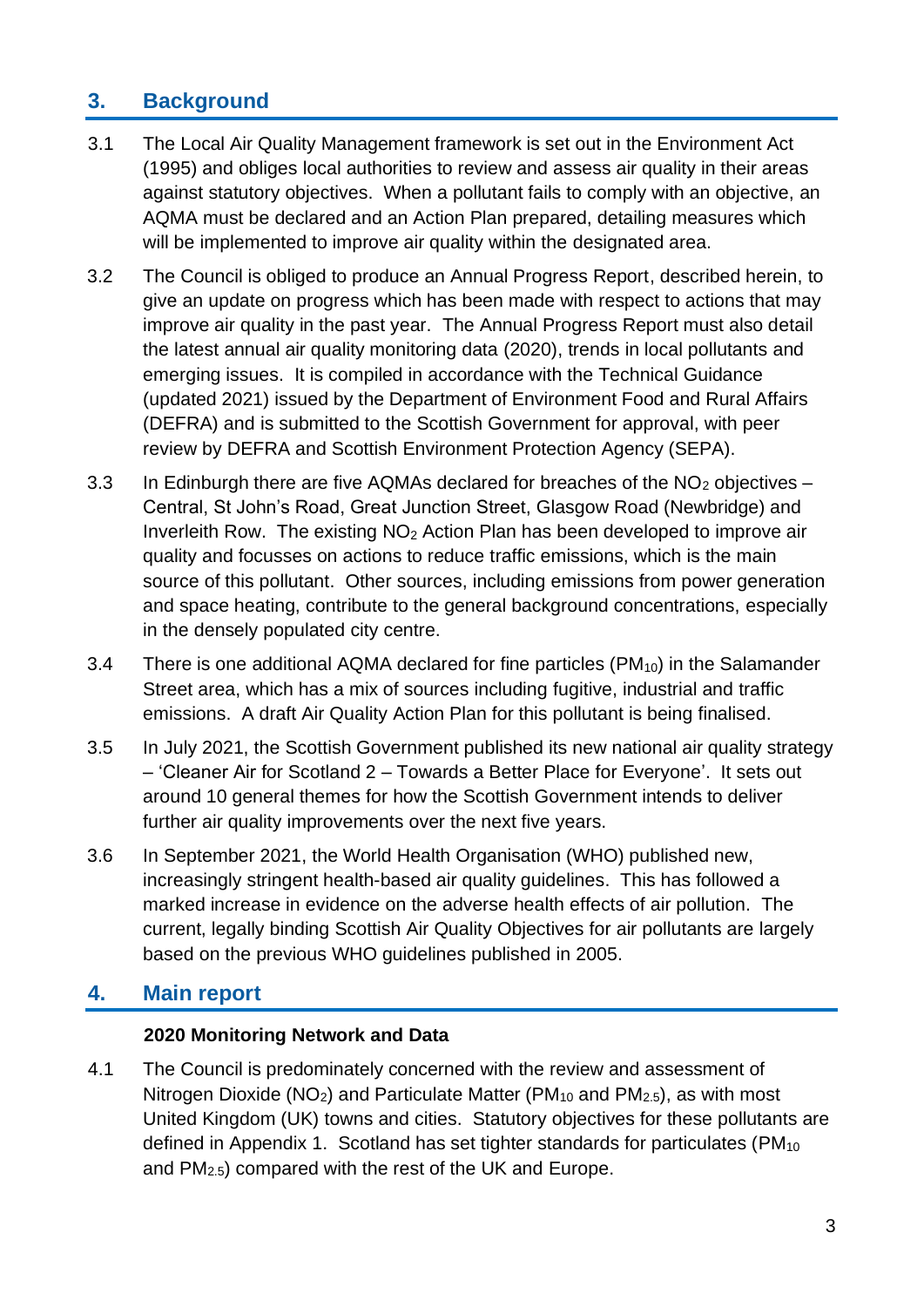- 4.2 Edinburgh has a well-established air quality monitoring network (further details on the network are included in Appendix 2).
- 4.3 Generally, improvements in air quality are assessed by analysis of long-term trends as short-term results are influenced by weather and temporary events such as the pandemic travel restrictions, local traffic diversions and roadworks etc.
- 4.4 The impact of the COVID-19 pandemic is significant in terms of the 2020 air quality levels. There may be long term impacts on travel behaviour and traffic patterns across the UK as the country emerges from the pandemic.
- 4.5 Annual mean  $NO<sub>2</sub>$  concentration reductions of up to  $29.4\mu q/m<sup>3</sup>$  were reported throughout all of the AQMAs in 2020, with the greatest reductions being reported in the Central, St John's Road, Glasgow Road, and Great Junction Street AQMAs.
- 4.6 In 2020, there was one site within the Central AQMA (East Norton Place) where the annual NO<sup>2</sup> objective was breached (see Appendix 4); all others were compliant. For comparison there were 24 monitoring locations in 2019 that breached the annual objective for NO<sub>2</sub>.
- 4.7 For the first time since their declaration there were no reported breaches in the statutory objectives for  $NO<sub>2</sub>$  in the St John's Road and Glasgow Road AQMAs.
- 4.8 Within the Great Junction Street AQMA, there have been no reported breaches of NO<sub>2</sub> objectives for four years running. It is uncertain what the impact of the new tram extension and proposed traffic management changes in the local area will have on NO<sub>2</sub> concentrations. Therefore, the Council will consider revoking this AQMA once the impacts of these are known.
- 4.9 Within the Inverleith Row AQMA, there has now been three consecutive years of compliance. Air quality modelling of the area has furthermore predicted a sustained reduction of  $NO<sub>2</sub>$  concentrations when the LEZ as proposed is operational. The Council therefore intends to revoke the Inverleith Row AQMA.
- 4.10 All monitoring locations reported concentrations below the statutory objectives for particulates  $PM_{10}$  and  $PM_{2.5}$  in 2020. Within the Salamander Street AQMA, the annual  $PM_{10}$  objective was met for the first time since its declaration in 2017.
- 4.11 A significant decrease in traffic volumes was observed across much of the UK for part of 2020, particularly in urban areas: up to 70% reduction across the UK by mid-April relative to pre COVID-19 levels. It has also been estimated by the UK Air Quality Expert Group (AQEG) that during the first lockdown,  $NO<sub>2</sub>$  concentrations in urbanised areas decreased up to 30% relative to pre-pandemic levels.
- 4.12 COVID-19 restrictions gave a unique opportunity to see how much air quality could improve if there was a significant change in the source (i.e. petrol and diesel vehicles).
- 4.13 Long term trends show concentrations of the main pollutants of concern are decreasing at most locations across the city. Appendix 3 shows trend analysis for  $NO<sub>2</sub>$ , PM<sub>10</sub> and PM<sub>2.5</sub> from the relevant monitoring stations and the  $NO<sub>2</sub> A QMAs$ .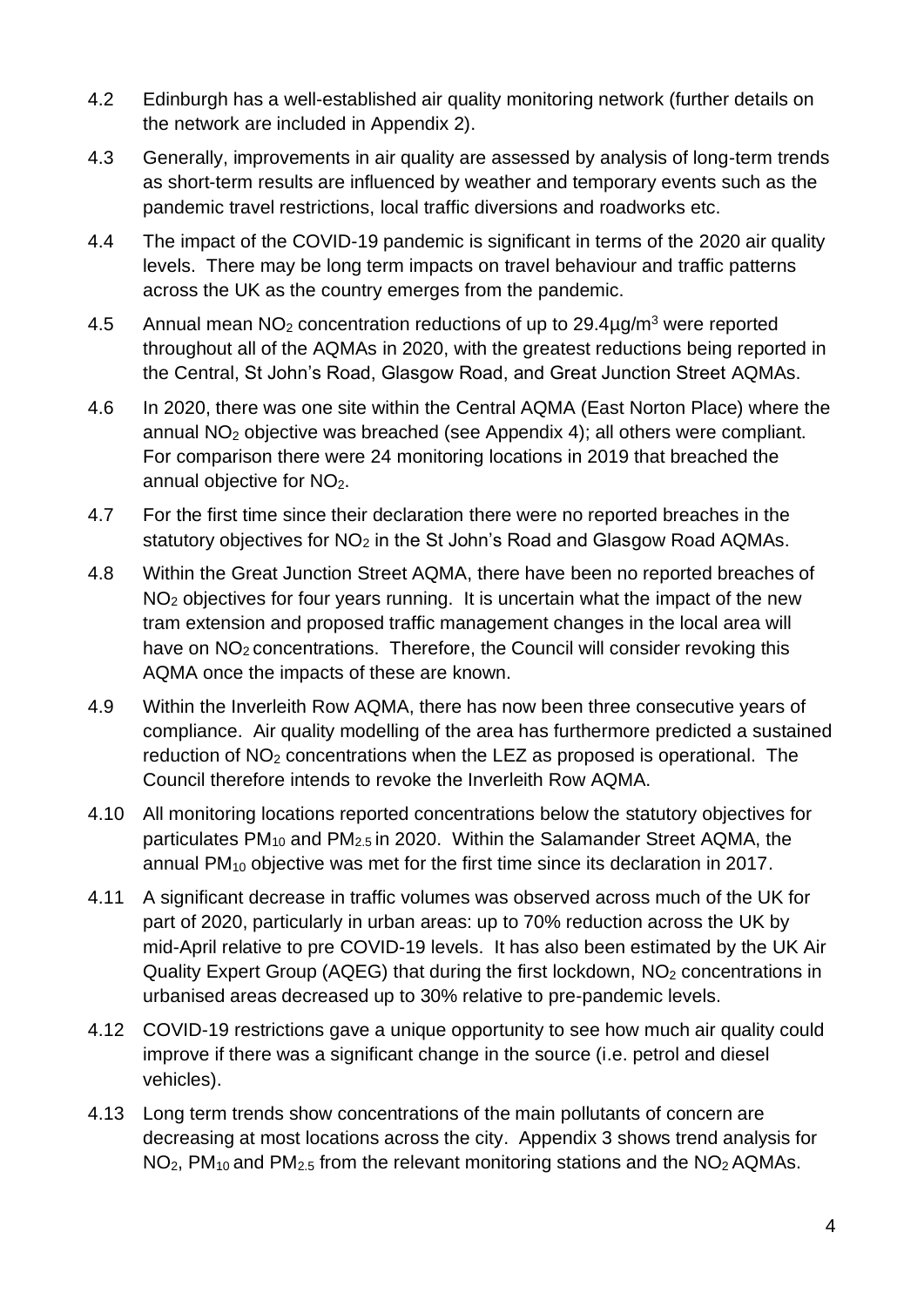#### **Progress with Actions to Improve Air Quality**

- 4.14 The Council is working with the Scottish Government to develop and implement a Low Emission Zone (LEZ) scheme in Edinburgh, alongside Aberdeen, Dundee and Glasgow. LEZs are being developed in close partnership with SEPA and Transport Scotland to assist in the work of the National Modelling Framework (NMF), which provides consistent quantitative evidence for assessment of criteria for each LEZ in Scotland.
- 4.15 It is intended that, once approved, the LEZ will constitute a significant action in the forthcoming revision of the Air Quality Action Plan to reduce  $NO<sub>2</sub>$  in the city. The LEZ scheme will be delivered in conjunction with the actions of the CMP and Edinburgh City Centre Transformation programme to ensure wider benefits in both air pollution and carbon reduction are maximised.
- 4.16 The main actions in the current NO<sup>2</sup> Air Quality Action Plan and local transport strategy to improve air quality are based on:
	- 4.16.1 Promoting cleaner transport, especially buses and other heavy vehicles;
	- 4.16.2 Adoption of a fleet recognition efficiency scheme for reducing emissions from road freight vehicles:
	- 4.16.3 Improving traffic flow and easing congestion by use of intelligent traffic signalling; and
	- 4.16.4 Promoting modal shift away from car use by means of an Active Travel Action Plan, provision of Park and Rides, Controlled Parking and Priority Parking Areas.
- 4.17 Progress on the measures to improve air quality are presented in a table in Appendix 5.
- 4.18 The bus fleet in Edinburgh continues to improve in terms of emission standards. Scottish Power Energy Network assisted Lothian Buses in introducing four new double deck electric buses into the fleet in 2021. This, alongside 98 new Euro VI buses, means 94% of the Lothian Bus fleet is now Euro VI or better.
- 4.19 The other main operators also continue to make improvements in the emissions performance of the buses in preparation for the proposed LEZ.
- 4.20 In terms of the Council's own fleet, there is a strategic fleet replacement programme being undertaken in order to meet key service requirements and deliver a modern fleet of vehicles which complies with the proposed LEZ.
- 4.21 In comparison to the previous year, there is an increase in the proportion of Euro 6/VI (or better) vehicles in the fleet, from 51% to 60%. There was a three-fold increase in electric vehicles with the requisition of electric cars and vans.
- 4.22 ECO Stars Edinburgh is a voluntary, free to join, fleet recognition scheme that provides bespoke guidance on environmental best practice to operators of goods vehicles, buses and coaches, whose fleets regularly serve the Edinburgh area. The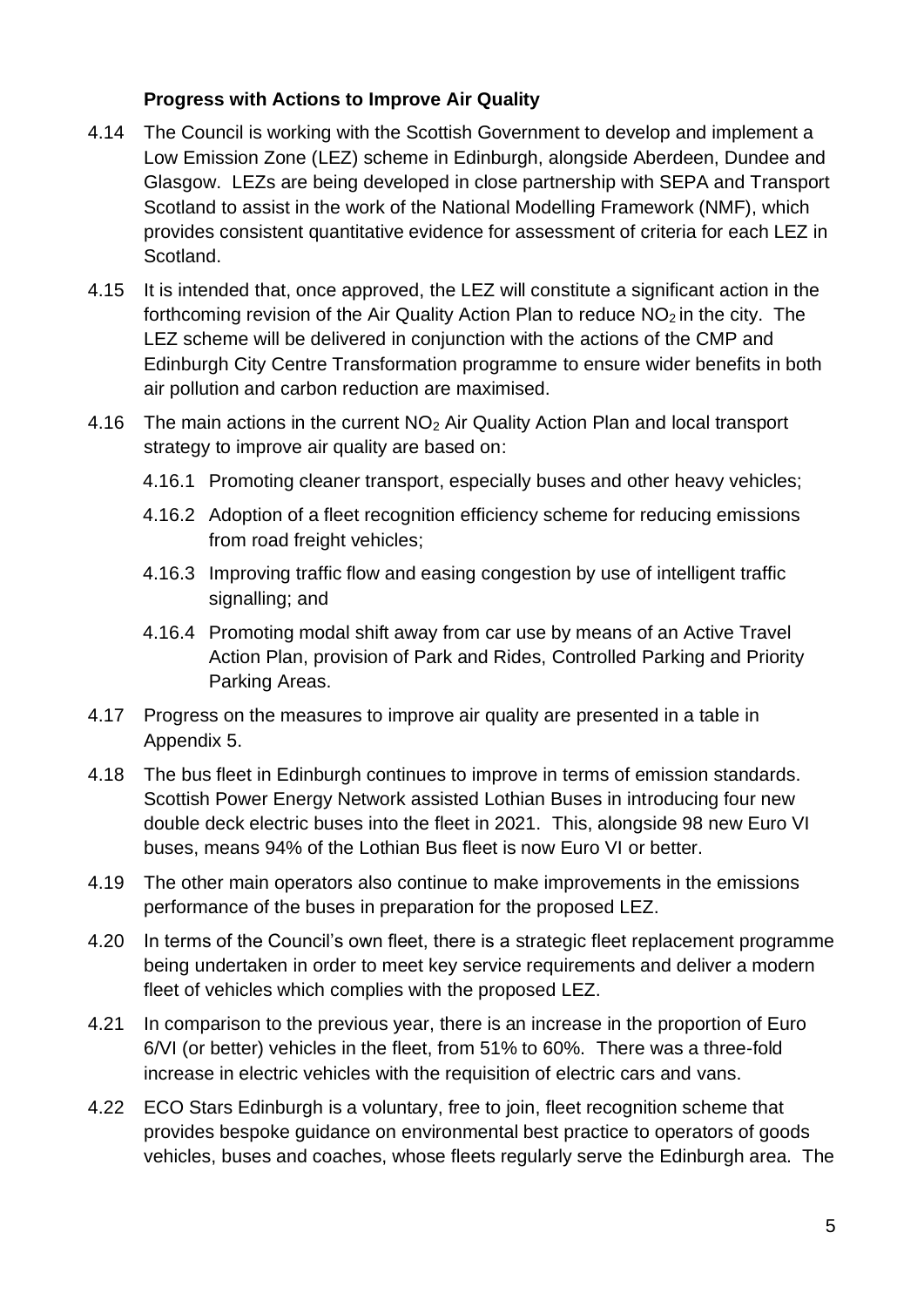Council has one of the largest ECO Stars schemes in the UK, with 312 operators covering more than 10,000 vehicles.

- 4.23 Improving traffic flow and reducing vehicle idling times are also measures which help to improve air quality. Traffic management systems that are automatically responsive to traffic flows and demand can help ease congestion by providing more effective control of traffic signals, such as SCOOT.
- 4.24 SCOOT is in place throughout the road network in the city. Ongoing utility works and road improvements can damage inductive loops which then require repair. In the past year a loop repair programme has been initiated with associated staff resource. Loops are also now replaced as a part of the Council's roads resurfacing programme. All these measures have resulted in a significant reduction in the number of damaged loops, giving a corresponding improvement in benefit to SCOOT operations.
- 4.25 The Council continues to support a range of policies and measures that will encourage modal shift away from private car use, including, but not exclusive, of an Active Travel Action Plan, provision of Park and Ride, Controlled Parking and Priority Parking Areas. A number of policies in the CMP will reinforce this work.
- 4.26 An age limitation and vehicle engine (emission) policy for taxis and private hire vehicles has been extended in light of the COVID-19 pandemic, to alleviate pressure on the sector. As of 1 April 2023, any new licensed taxi or Private Hire Cars (PHCs) vehicle (or a replacement vehicle under an existing taxi/PHC licence) is to be Euro 6 engine standard. The extension of these dates allows licence holders to retain existing vehicles for a longer period (18 months) than would previously have been allowed.
- 4.27 The Council is working with Air Quality Consultants to develop the NO<sub>2</sub> Air Quality Action Plan supported by Scottish Government funding.

### **5. Next Steps**

- 5.1 This 2021 Air Quality Annual Progress Report discharges the Council's statutory duty to report on the monitoring and assessment of air quality in 2020, as specified under the terms of the Environment Act 1995 and the associated Local Air Quality Management framework.
- 5.2 The 2021 Air Quality Annual Progress Report is published on the Council's website.
- 5.3 The main priority for the Council in 2022 will be finalising the LEZ scheme for statutory processing.
- 5.4 The Council is currently revising its NO<sup>2</sup> Air Quality Action Plan, in conjunction with the CMP and Cleaner Air for Scotland 2. The LEZ scheme for Edinburgh will form a major aspect of the Action Plan**.** Development of the Plan has been delayed due to the prioritisation of the LEZ work. The Plan will require the determination of the final LEZ scheme before it can be drafted for public consultation later this year.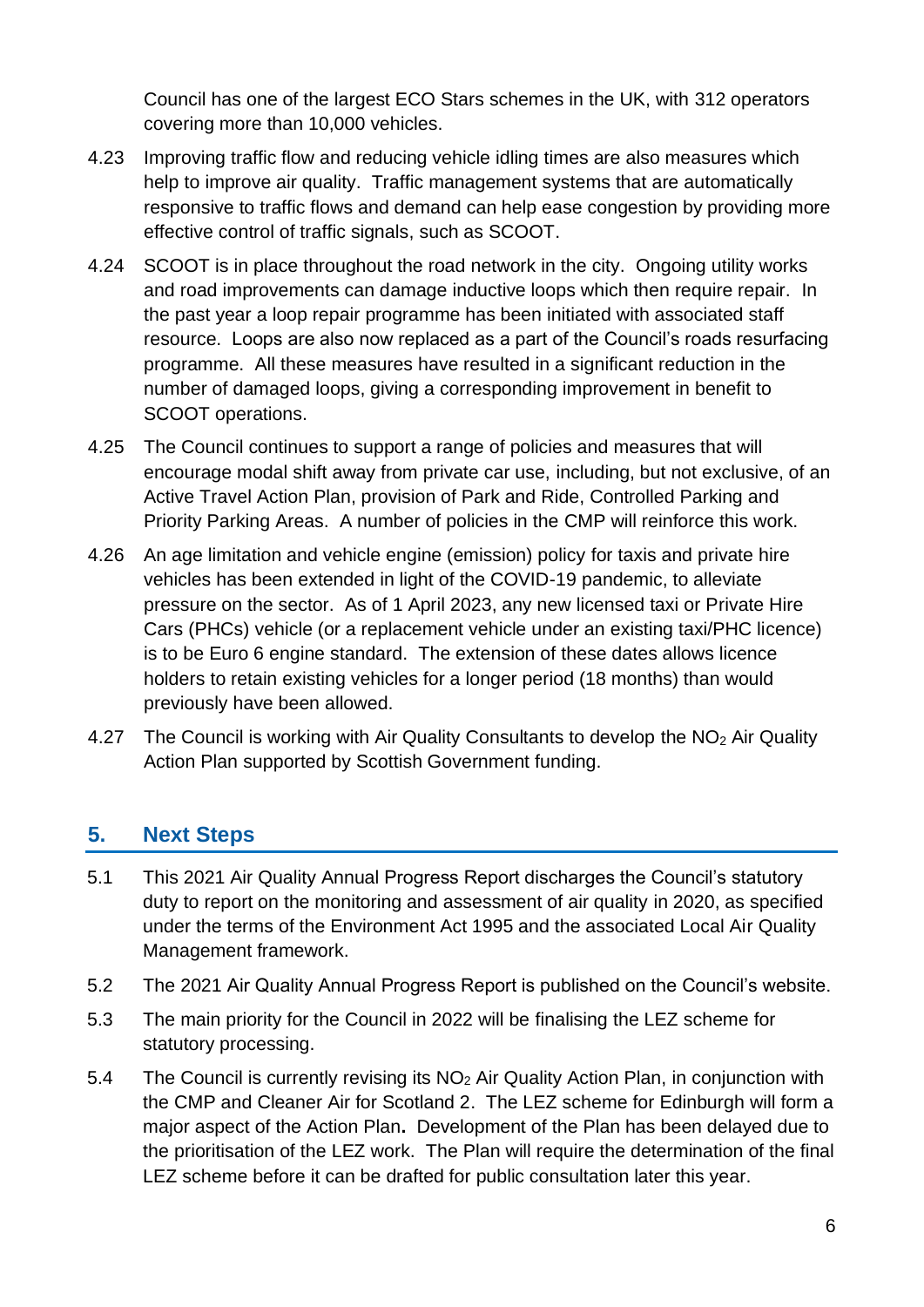- 5.5 The Salamander Street Action Plan for PM<sup>10</sup> will need to be drafted for consultation once the steering group has reconvened. This has also been delayed due to prioritisation of other air quality work. The intention is to present the Plan with the revised NO<sup>2</sup> Action Plan in one Air Quality Action Plan document.
- 5.6 Grant funding will be sought to assist with the revocation of the Inverleith Row AQMA.

#### **6. Financial impact**

6.1 This report has no direct financial impacts.

#### **7. Stakeholder/Community Impact**

7.1 Formal public consultation and engagement will be undertaken for the development of the Air Quality Action Plans.

#### **8. Background reading/external references**

- 8.1 2021 Air Quality Annual Progress Report (APR) for City of Edinburgh Council [https://www.edinburgh.gov.uk/downloads/download/12967/local-air-quality](https://www.edinburgh.gov.uk/downloads/download/12967/local-air-quality-management-reports)[management-reports](https://www.edinburgh.gov.uk/downloads/download/12967/local-air-quality-management-reports)
- 8.2 Cleaner Air for Scotland 2 [Towards a Better Place for Everyone](https://www.gov.scot/publications/cleaner-air-scotland-2-towards-better-place-everyone/)
- 8.3 WHO Air [Quality Guidelines 2021](https://apps.who.int/iris/bitstream/handle/10665/345329/9789240034228-eng.pdf?sequence=1&isAllowed=y)

#### **9. Appendices**

- 9.1 Appendix 1 Nitrogen Dioxide ( $NO<sub>2</sub>$ ), Particulate Matter ( $PM<sub>10</sub>$  and  $PM<sub>2.5</sub>$ ) Legal **Standards**
- 9.2 Appendix 2 Details of Monitoring Network 2020
- 9.3 Appendix 3 Trends in  $NO<sub>2</sub>$ , PM<sub>10</sub> and PM<sub>2.5</sub>
- 9.4 Appendix 4 Location of where 2020 monitoring has exceeded the annual mean Nitrogen Dioxide Objective (40µg/m<sup>3</sup>)
- 9.5 Appendix 5 Progress on Measures to Improve Air Quality in Edinburgh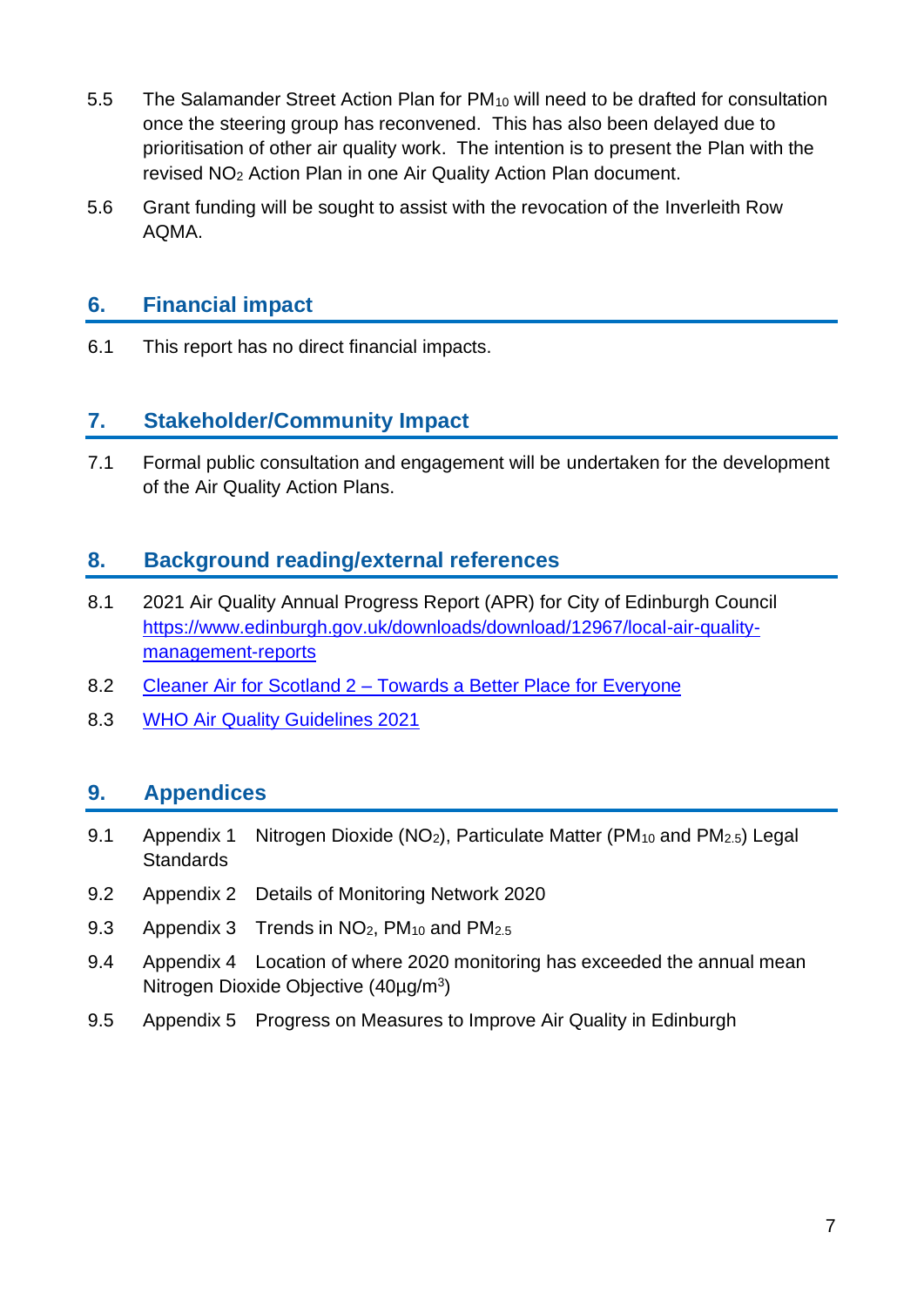# **NO2, PM<sup>10</sup> and PM2.5 Legal Standards**

| <b>Pollutant</b> | <b>Status</b>                                                                     | <b>Concentration in</b><br><b>Ambient air</b>                                    | <b>Measured</b><br>as | To be<br>achieved by |
|------------------|-----------------------------------------------------------------------------------|----------------------------------------------------------------------------------|-----------------------|----------------------|
| NO <sub>2</sub>  | Scottish & UK<br><b>Statutory Air</b><br><b>Quality Objective</b><br>and EU limit | 200 $\mu$ g/m <sup>3</sup> not to be<br>exceeded more<br>than 18 times a<br>year |                       | 31.12.2005*          |
|                  | values                                                                            | 40 $\mu$ g/m <sup>3</sup>                                                        | Annual<br>mean        | 31.12.2005*          |
| $PM_{10}$        | <b>Scottish</b><br><b>Statutory Air</b><br>Quality<br>Objectives                  | 18 $\mu$ g/m <sup>3</sup>                                                        | Annual<br>mean        | 2010                 |
|                  |                                                                                   | 50 $\mu$ g/m <sup>3</sup> not to be<br>exceeded more<br>than 7 times a year      | Daily<br>mean         | 2010                 |
|                  | <b>Statutory UK</b><br>Objective and EU                                           | 40 $\mu$ g/m <sup>3</sup>                                                        | Annual<br>mean        | 2004                 |
|                  | limit values                                                                      | 50 $\mu$ g/m <sup>3</sup> not to be<br>exceeded more<br>than 35 times a<br>year  | Daily<br>mean         | 2004                 |
| $PM_{2.5}$       | <b>Scottish</b><br><b>Statutory Air</b><br><b>Quality Objective</b>               | 10 $\mu$ g/m <sup>3</sup>                                                        | Annual<br>mean        | 2020                 |
|                  | <b>Statutory UK</b><br>Objective and EU                                           | 25 $\mu$ g/m <sup>3</sup>                                                        | Annual<br>mean        | 2020                 |
|                  | limit values                                                                      | 15% reduction in<br>urban background                                             |                       | 2010-2020            |

#### **Nitrogen Dioxide (NO2), Particle PM<sup>10</sup> and PM2.5 Legal Standards**

\* The European Commission allowed an extension until 1 January 2015 for compliance.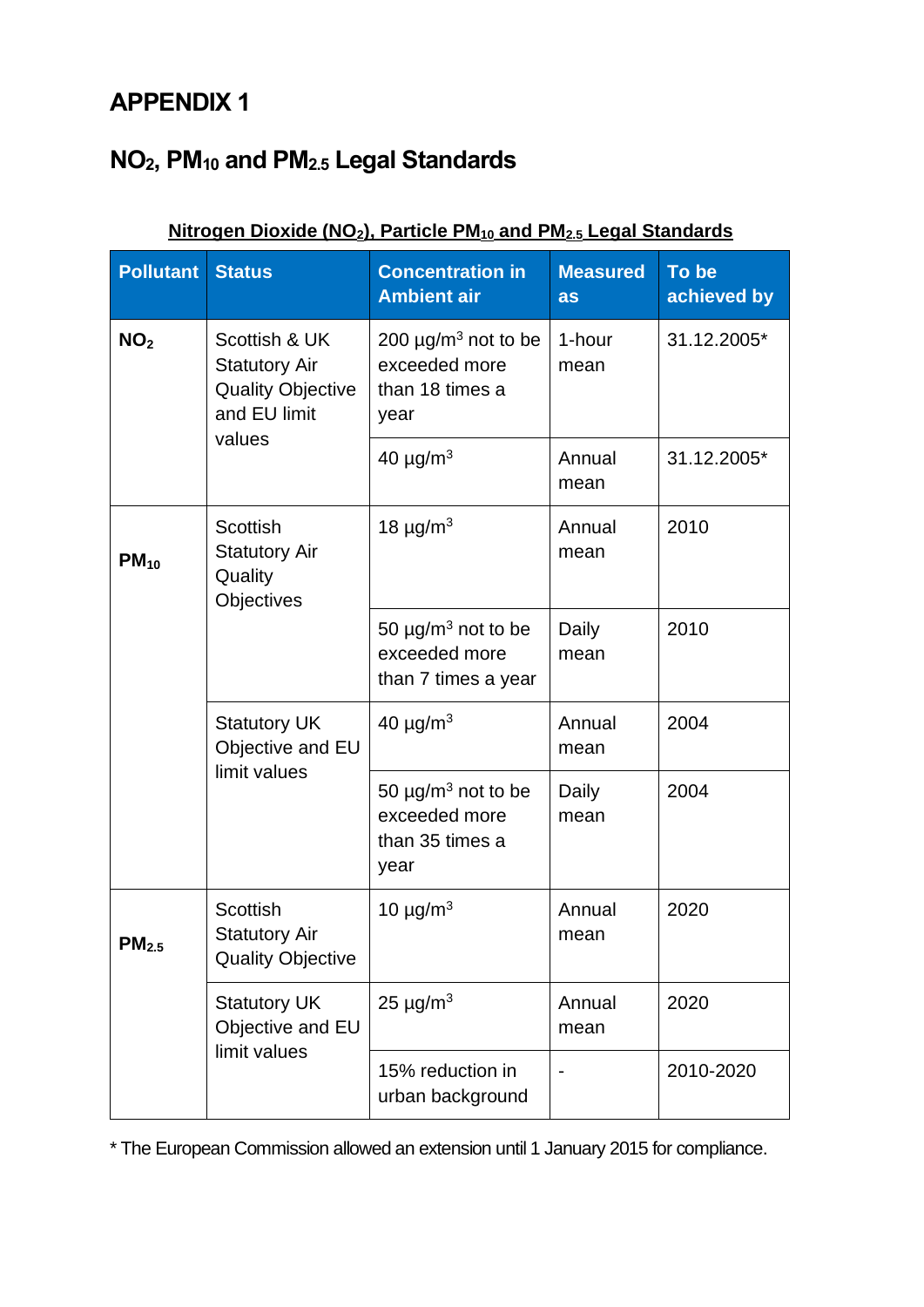### **Air Quality Monitoring Network 2020**

### **Automatic Monitoring**

- A. Edinburgh has a well-established monitoring regime for  $NO<sub>2</sub>$  and  $PM<sub>10</sub>$ .
- B. In April 2016, it became a statutory requirement for Scottish local authorities to review and assess the smaller fraction of particles,  $PM_{2.5}$ . With the help from the Scottish Government Air Quality Monitoring Support Fund, the Council has now established seven additional sites to St Leonards, three of which became operational in December 2020 –Currie, Salamander Street, and Glasgow Road- where aging TEOM particulate monitors where replaced with FIDAS 200 instruments. These analysers monitor a range of particle sizes including  $PM_{10}$  and  $PM_{2.5}$ . Full annual data set will be reported for these three stations in the next Annual Progress Report.
- C. As part of a programme to replace aging NOx analysers, new  $NO<sub>x</sub>$ analysers were installed in February 2020 at the Currie, Salamander Street, and Glasgow Road continuous monitoring locations, supported by the Scottish Government Air Quality Monitoring Support Fund.

### **Non-automatic Monitoring - Passive Diffusion Tubes (NO2)**

The City of Edinburgh Council undertook non- automatic (passive) monitoring of NO<sup>2</sup> at 183 sites during 2020.

Four monitoring sites were discontinued, and 30 new sites were deployed in 2020 (inclusive of a new triplicate co-location site at Nicolson Street). This also includes five new sites which were a result of relocations. Details of these are shown in [The](#page-9-0) location [of the monitoring sites \(as well as the Air Quality Management Areas\) are provided](#page-9-0) on the [City of Edinburgh Council's website](#page-9-0) 

| <b>Tube ID</b> | <b>Site ID</b>                 | New / Removed (during 2020)     |
|----------------|--------------------------------|---------------------------------|
| 16a            | Glasgow Road 68 / Façade       | Removed (February 2020)         |
| 64a            | Queensferry Road 552           | Removed (February 2020)         |
| 153            | New Arthur Place 4             | Removed (February 2020)         |
| 154            | Viewcraig Street 9             | Removed (January 2020)          |
| 121            | <b>Inverleith Gardens 2</b>    | New (January 2020)              |
| 122            | Inverleith Gardens 9           | New (January 2020)              |
| 129B           | Queensferry Road/Ramsay Grange | New (February 2020)             |
| 64C            | Queensferry Road 554 Façade    | New (February 2020) - Relocated |
|                |                                | from 64A                        |
| 69J            | Queensferry Road 554 Roadside  | New (February 2020)             |

**[Newly Commissioned/Decommissioned](#page-9-0) Diffusion Tube Sites in 2020**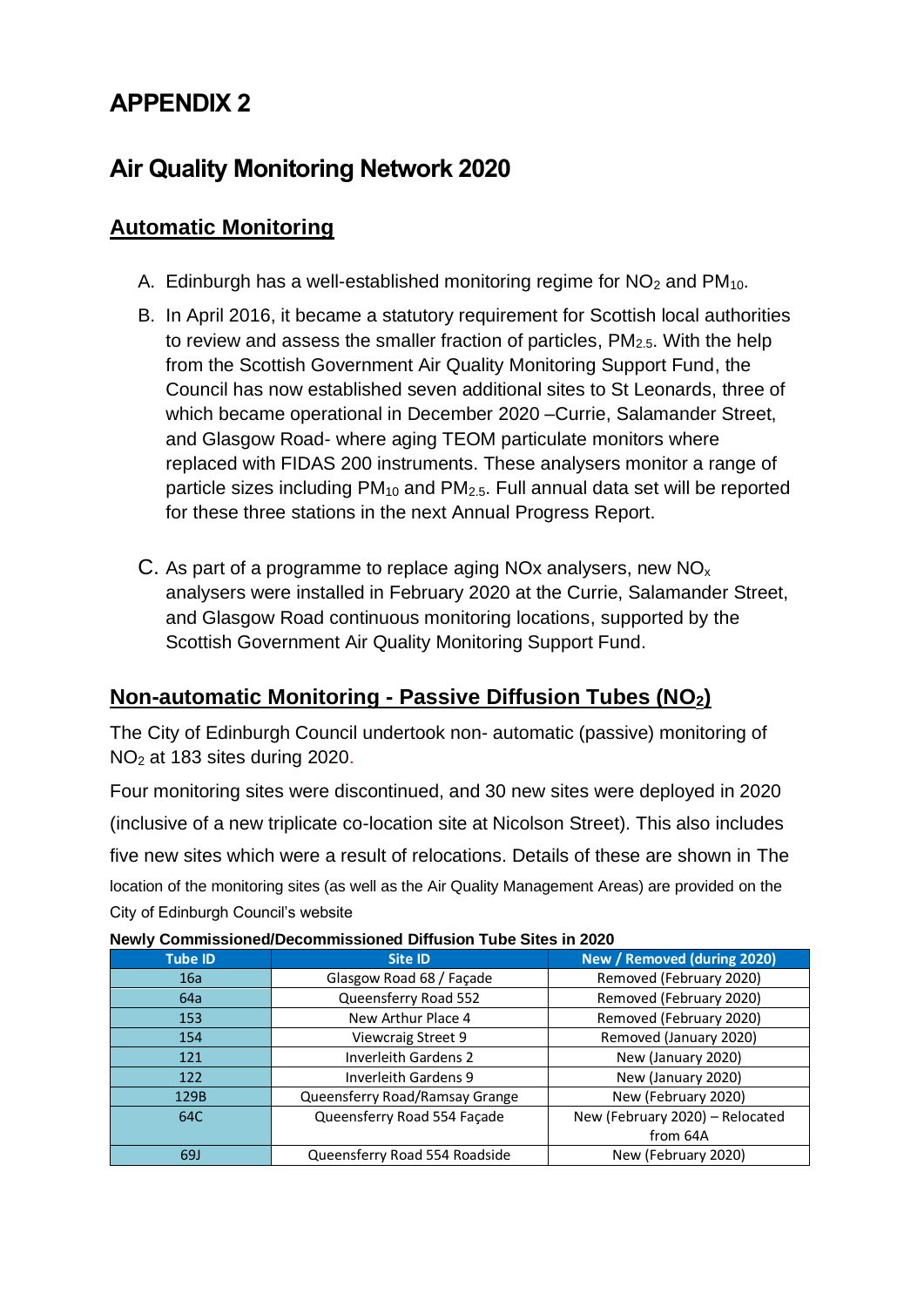| 119              | Bonnington Rd/Great Junction Street<br>143                                                                | New (January 2020)                           |
|------------------|-----------------------------------------------------------------------------------------------------------|----------------------------------------------|
| 45 <sub>b</sub>  | Ferry Road/1 Madeira Street                                                                               | New (January 2020)                           |
| 120              | Leith Walk 45-47                                                                                          | New (January 2020)                           |
| 118              | Lindsay Road 198-199                                                                                      | New (January 2020)                           |
| 116              | London Road/Jocks Lodge 23a                                                                               | New (January 2020)                           |
| 117              | Restalrig Road 1 nr junction                                                                              | New (January 2020)                           |
| 51 <sub>b</sub>  | Salamander Street 29b                                                                                     | New (January 2020)                           |
| 94               | Chester Street 29                                                                                         | New (January 2020)                           |
| 123              | Dalkeith Road 16/Preston St Primary<br>School                                                             | New (January 2020)                           |
| 93               | Drumsheugh Gardens 20                                                                                     | New (January 2020)                           |
| 128              | Dundas Street 9                                                                                           | New (February 2020)                          |
| 124              | East Preston St/Dalkeith Road Junction                                                                    | New (January 2020)                           |
| 126              | <b>East Preston Street 32</b>                                                                             | New (January 2020)                           |
| 125              | <b>East Preston Street 3A</b>                                                                             | New (January 2020)                           |
| 92               | Lord Russell Place 3-5                                                                                    | New (January 2020)                           |
| 130              | Market Street 6                                                                                           | New (February 2020)                          |
| 95               | Palmerston Place 28/Lansdowne Cres                                                                        | New (January 2020)                           |
| 96               | Palmerston Place 7                                                                                        | New (January 2020)                           |
| 163              | New Arthur Place - lamp post<br>NHH1(permit holders only signage),<br>towards The Pleasance/Dalkeith Road | New (February 2020) - Relocated<br>from 153  |
| 162              | 19 Viewcraig Gardens - parking<br>restrictions sign                                                       | New (February 2020) - Relocated<br>from 154  |
| 127              | West Preston Street 17                                                                                    | New (January 2020)                           |
| 91               | West Preston Street 40                                                                                    | New (January 2020)                           |
| 63A              | 540 Queensferry Road - facade                                                                             | New (February 2020) - Relocated<br>from 63   |
| 135b             | 59/61 Nicolson Street black drainpipe                                                                     | New (February 2020) - Relocated<br>from 135a |
| CL16, CL17, CL18 | Nicolson Street (co-location)                                                                             | New (January 2020)                           |

table overleaf. This was part of the continual review and analysis of the network, and in addition to help with development of a local air quality model by the Scottish Environment Protection Agency (SEPA) as part of the National Modelling Framework (NMF).

Diffusion tube monitoring was halted during the March, April and May monitoring periods, due to a combination of the closure of analytical labs and to allow for work practices to be reviewed and adapted to enable officers to undertake the work safely in response to the COVID-19 pandemic.

<span id="page-9-0"></span>The location of the monitoring sites (as well as the Air Quality Management Areas) are provided on the City of Edinburgh Council's website

**Newly Commissioned/Decommissioned Diffusion Tube Sites in 2020**

| Tube ID' |                          | New / Removed (during 2020) |
|----------|--------------------------|-----------------------------|
| 16a      | Glasgow Road 68 / Façade | Removed (February 2020)     |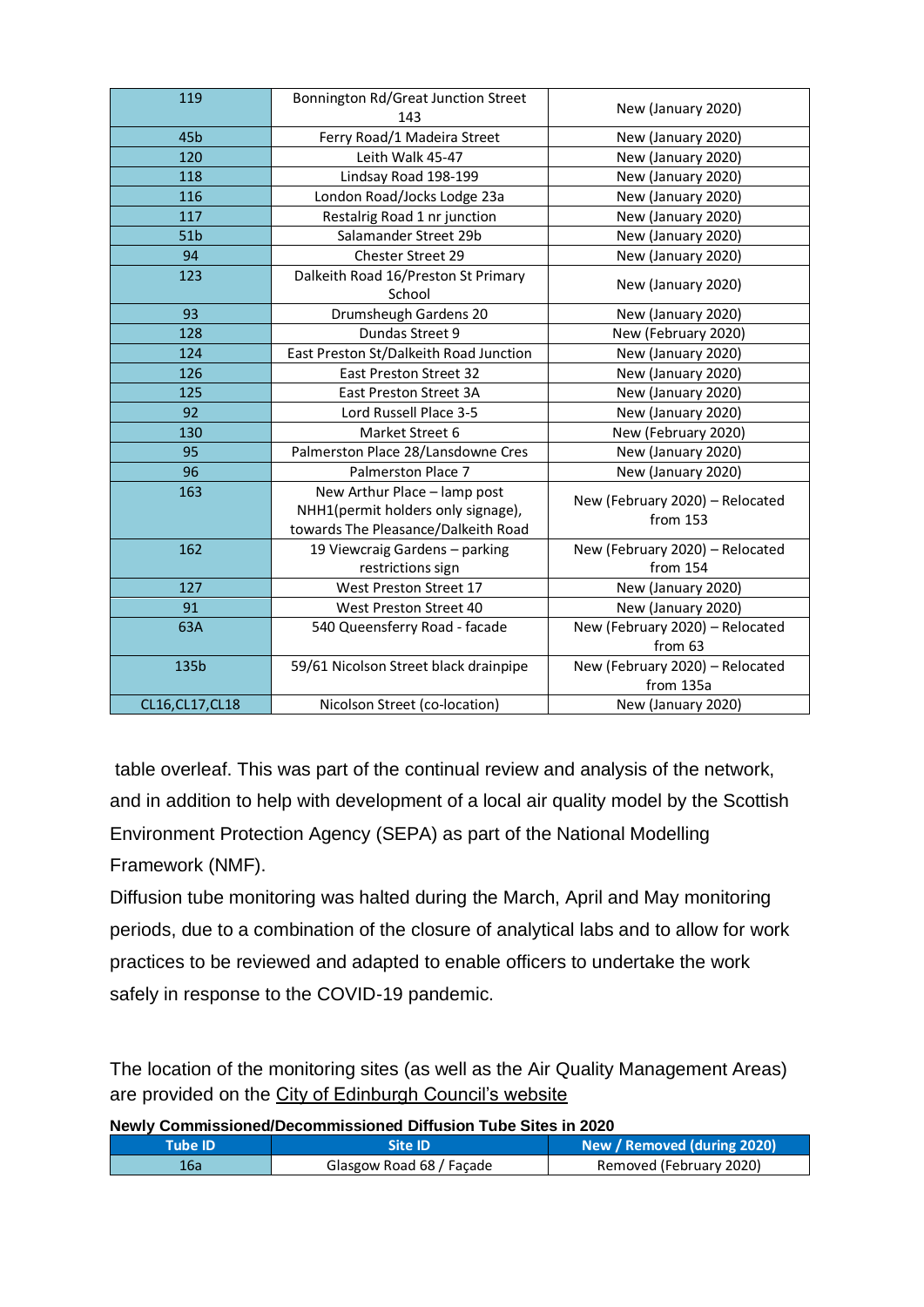| 64a              | Queensferry Road 552                          | Removed (February 2020)         |
|------------------|-----------------------------------------------|---------------------------------|
| 153              | New Arthur Place 4                            | Removed (February 2020)         |
| 154              | Viewcraig Street 9                            | Removed (January 2020)          |
| 121              | Inverleith Gardens 2                          | New (January 2020)              |
| 122              | <b>Inverleith Gardens 9</b>                   | New (January 2020)              |
| 129B             | Queensferry Road/Ramsay Grange                | New (February 2020)             |
| 64C              | Queensferry Road 554 Façade                   | New (February 2020) - Relocated |
|                  |                                               | from 64A                        |
| <b>69J</b>       | Queensferry Road 554 Roadside                 | New (February 2020)             |
| 119              | Bonnington Rd/Great Junction Street           | New (January 2020)              |
|                  | 143                                           |                                 |
| 45 <sub>b</sub>  | Ferry Road/1 Madeira Street                   | New (January 2020)              |
| 120              | Leith Walk 45-47                              | New (January 2020)              |
| 118              | Lindsay Road 198-199                          | New (January 2020)              |
| 116              | London Road/Jocks Lodge 23a                   | New (January 2020)              |
| 117              | Restalrig Road 1 nr junction                  | New (January 2020)              |
| 51 <sub>b</sub>  | Salamander Street 29b                         | New (January 2020)              |
| 94               | Chester Street 29                             | New (January 2020)              |
| 123              | Dalkeith Road 16/Preston St Primary<br>School | New (January 2020)              |
| 93               | Drumsheugh Gardens 20                         | New (January 2020)              |
| 128              | Dundas Street 9                               | New (February 2020)             |
| 124              | East Preston St/Dalkeith Road Junction        |                                 |
|                  |                                               | New (January 2020)              |
| 126              | East Preston Street 32                        | New (January 2020)              |
| 125              | East Preston Street 3A                        | New (January 2020)              |
| 92               | Lord Russell Place 3-5                        | New (January 2020)              |
| 130              | Market Street 6                               | New (February 2020)             |
| 95               | Palmerston Place 28/Lansdowne Cres            | New (January 2020)              |
| 96               | Palmerston Place 7                            | New (January 2020)              |
| 163              | New Arthur Place - lamp post                  | New (February 2020) - Relocated |
|                  | NHH1(permit holders only signage),            | from 153                        |
|                  | towards The Pleasance/Dalkeith Road           |                                 |
| 162              | 19 Viewcraig Gardens - parking                | New (February 2020) - Relocated |
|                  | restrictions sign                             | from 154                        |
| 127              | West Preston Street 17                        | New (January 2020)              |
| 91               | West Preston Street 40                        | New (January 2020)              |
| 63A              | 540 Queensferry Road - facade                 | New (February 2020) - Relocated |
|                  |                                               | from 63                         |
| 135b             | 59/61 Nicolson Street black drainpipe         | New (February 2020) - Relocated |
|                  |                                               | from 135a                       |
| CL16, CL17, CL18 | Nicolson Street (co-location)                 | New (January 2020)              |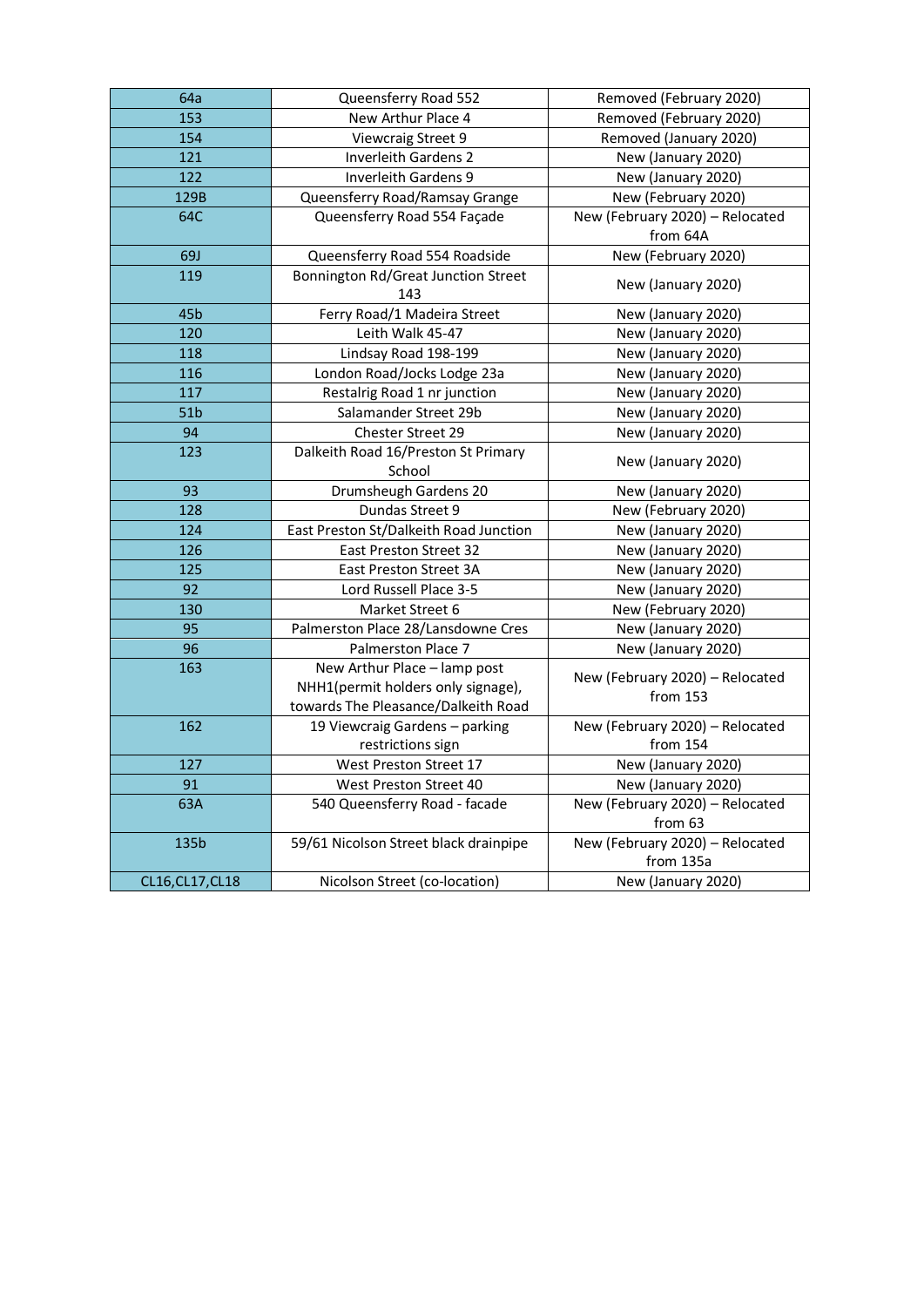### **APPENDIX 3 NO<sup>2</sup> Concentration Trends at Continuous Monitoring Locations**



 $y = -3.2247x + 6551.3$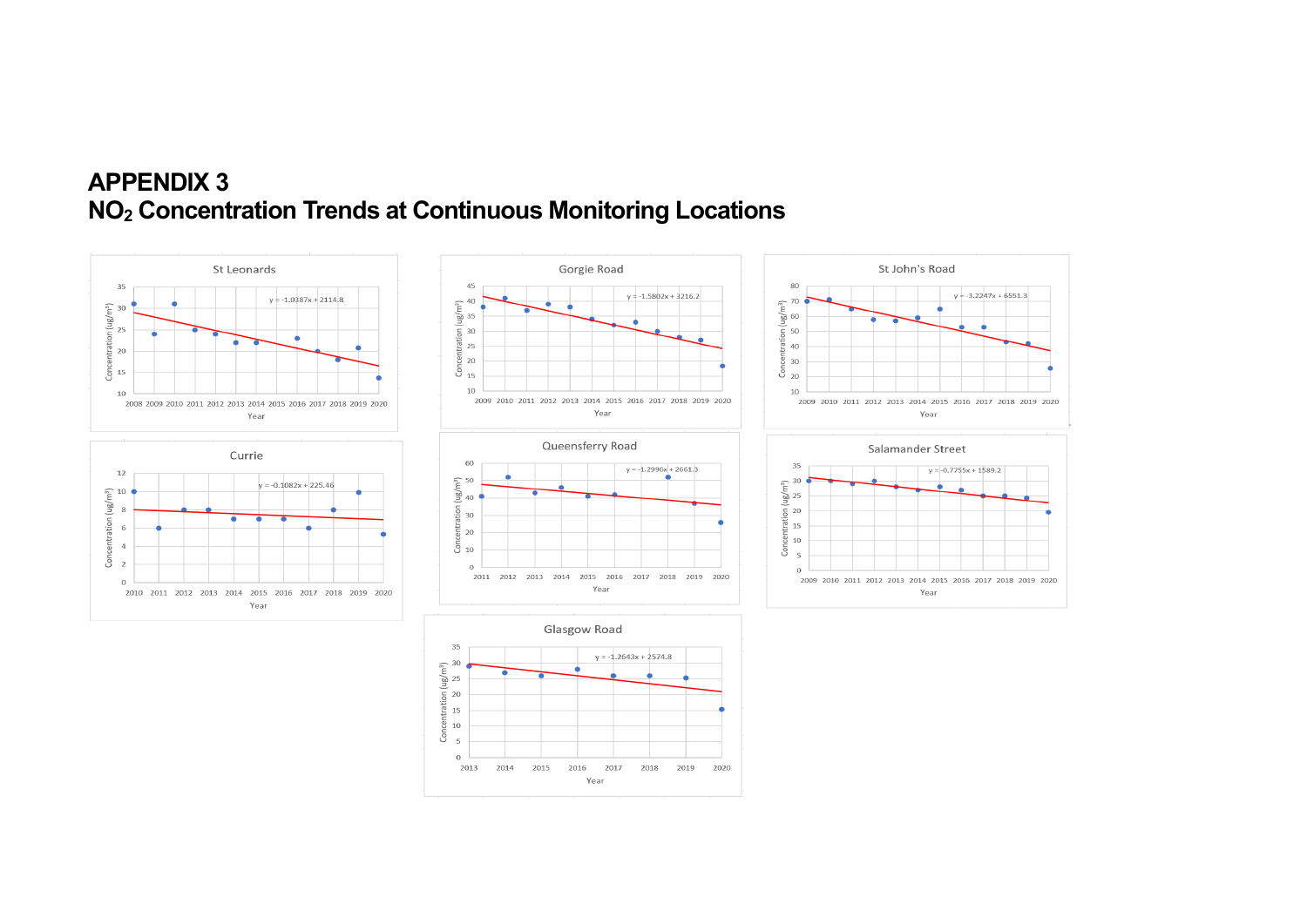

#### **Average Passive Diffusion Tube NO<sup>2</sup> Concentration Trends within Each AQMA**



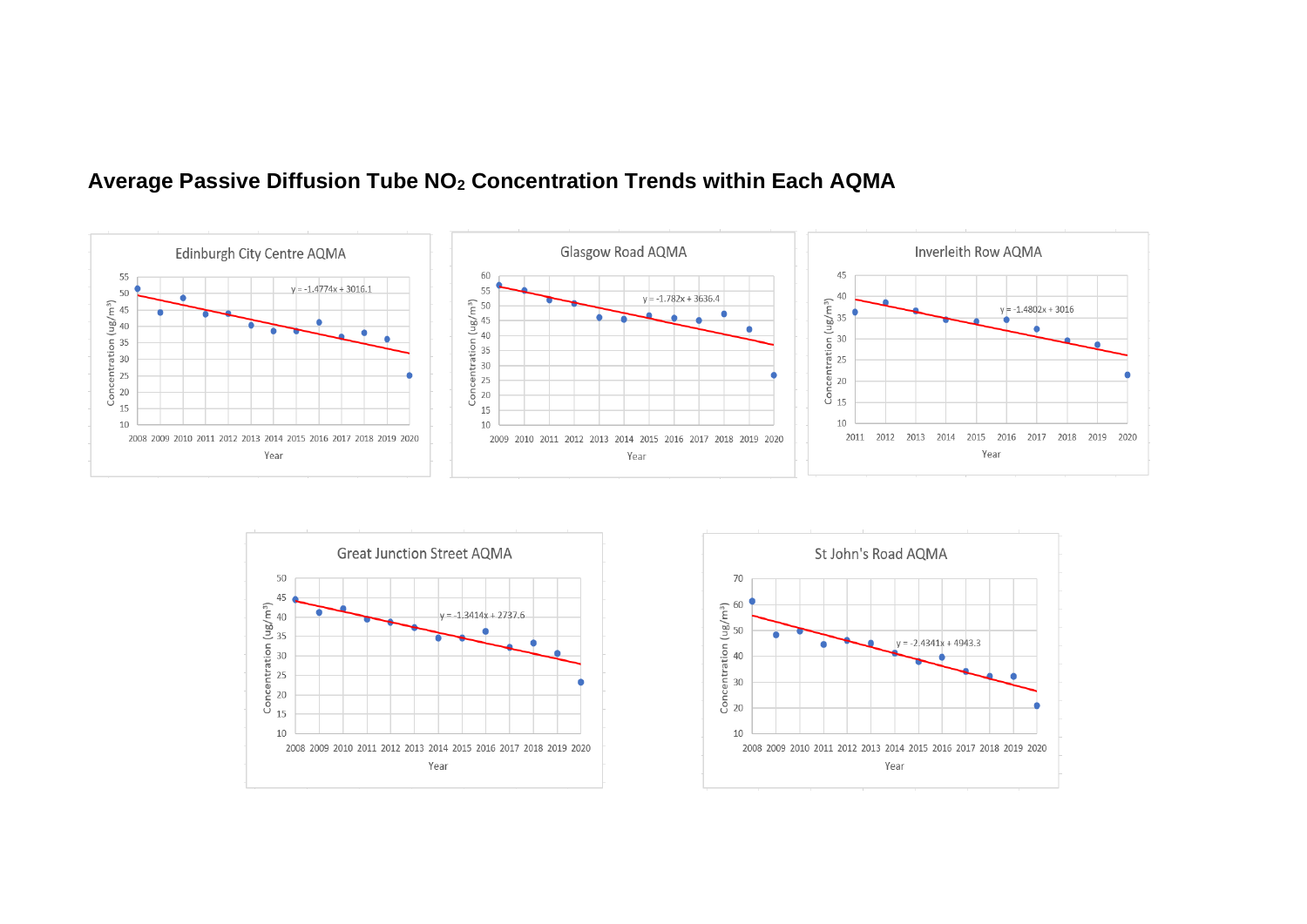

### **PM10 Concentration Trends at Continuous Monitoring Location**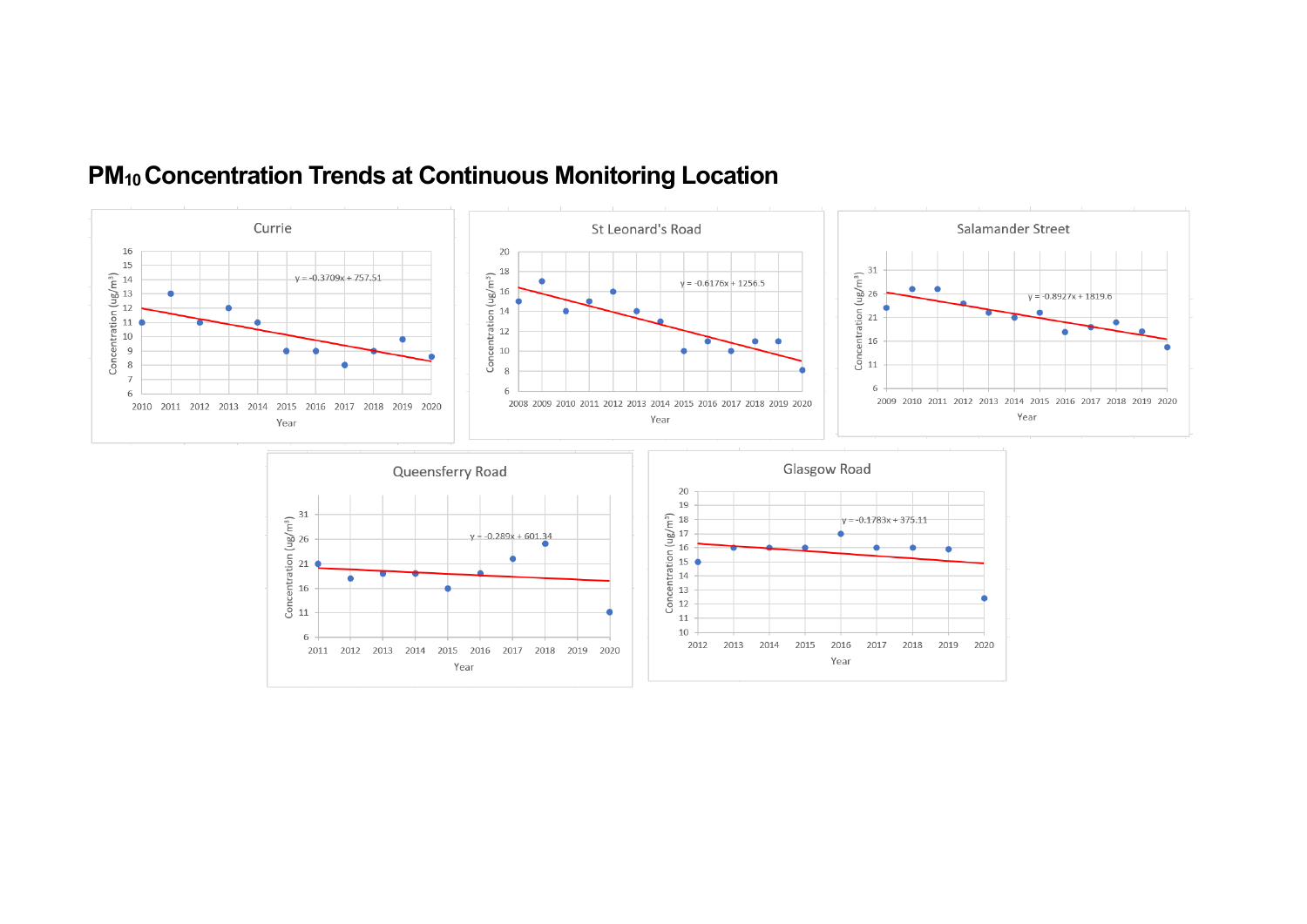

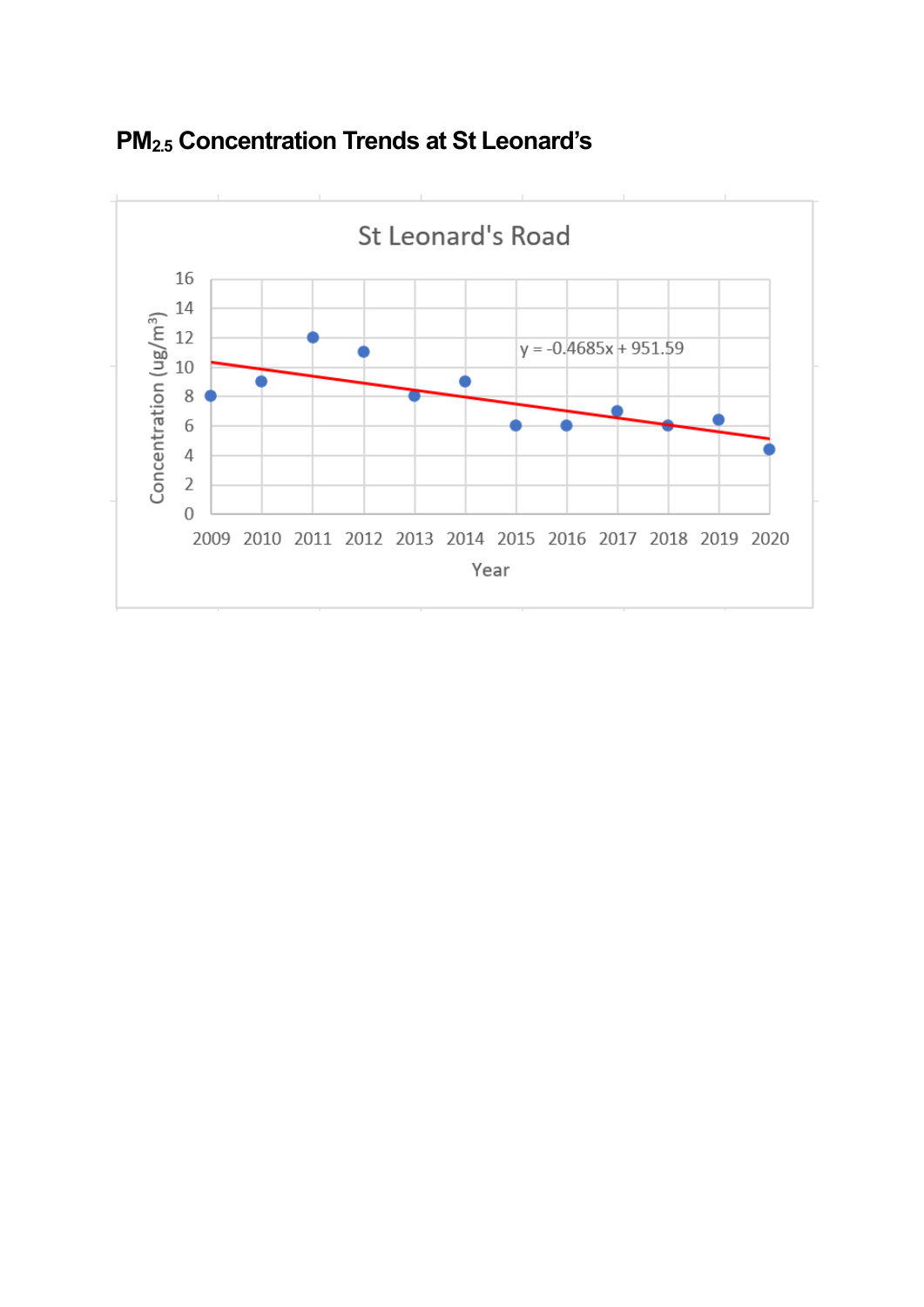### **Summary of locations where 2020 monitoring results are at or exceed the annual mean Nitrogen Dioxide Objective (40µg/m<sup>3</sup> )**

| <b>Site</b><br><b>ID</b> | <b>Site address</b>         | In AQMA<br>$(NO2)$ ? | <b>Data</b><br><b>Capture</b><br>(%) | <b>Annual mean</b><br>concentration<br>$\mu$ g/m <sup>3</sup><br>(Bias adjusted<br>0.84) |
|--------------------------|-----------------------------|----------------------|--------------------------------------|------------------------------------------------------------------------------------------|
| 81                       | London Rd/East Norton Place | Yes (City Centre)    | 75.0                                 | 44                                                                                       |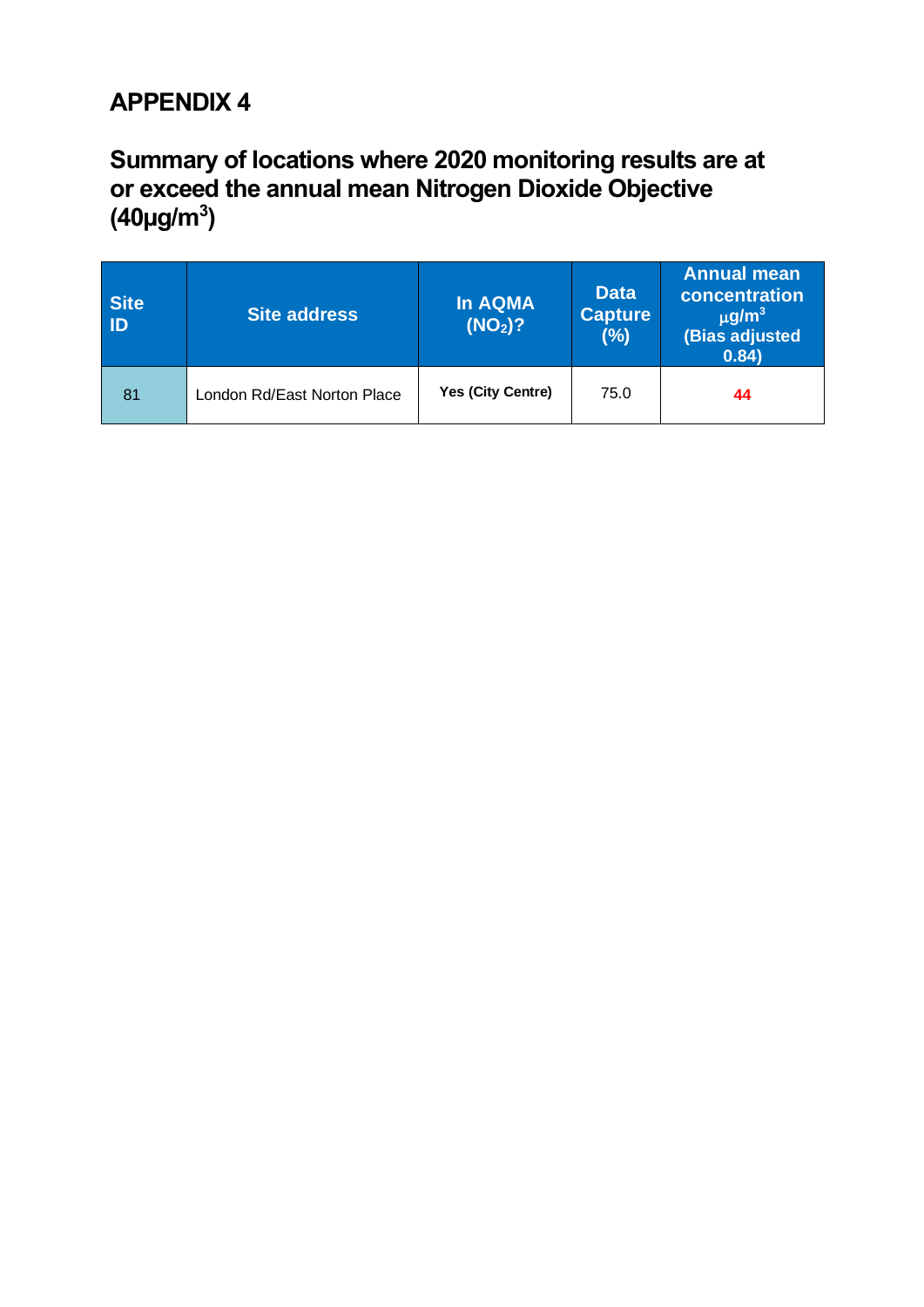### **Table showing Progress on Measures to Improve Air Quality in Edinburgh**

| <b>Measure</b><br>No. | <b>Measure</b>                                                    | Category                                  | <b>Focus</b>                                                                             | Lead<br><b>Authority</b>                                                                               | <b>Phase</b>     | Planning Implementation<br>Phase                                                                                                   | Key<br>Performance<br><b>Indicator</b> | <b>Target Pollution Progress to</b><br><b>Reduction in</b><br>the AQMA                                                                                                                         | Date                                                                                                                                                                                   | <b>Estimated</b><br><b>Completion</b><br><b>Date</b>                                                           | <b>Comments</b>                        |
|-----------------------|-------------------------------------------------------------------|-------------------------------------------|------------------------------------------------------------------------------------------|--------------------------------------------------------------------------------------------------------|------------------|------------------------------------------------------------------------------------------------------------------------------------|----------------------------------------|------------------------------------------------------------------------------------------------------------------------------------------------------------------------------------------------|----------------------------------------------------------------------------------------------------------------------------------------------------------------------------------------|----------------------------------------------------------------------------------------------------------------|----------------------------------------|
|                       | Promoting low<br>emission public<br>transport                     | Vehicle<br>fleet<br>efficiency            | Reduce bus<br>emissions via<br>voluntary<br>agreements with<br>bus companies             | CEC                                                                                                    | $2009 -$<br>2011 | Euro IV by 2012<br>Euro V by 2015<br>Formal agreement<br>not reached due to<br>being onerous in<br>absence of financial<br>support |                                        | <b>NO<sub>x</sub></b><br>Central 59%<br>St John's 48%<br><b>Gt Junction St</b><br>61%                                                                                                          | <b>TTR</b> study<br>Completed.                                                                                                                                                         | On going                                                                                                       |                                        |
| 1a                    | Implementation<br>of a LEZ                                        | Promoting<br>Low<br>emission<br>transport | Manage bus<br>emissions and<br>potentially<br>emissions from<br>other vehicle<br>classes | CEC in<br>conjunction with date<br>Scottish<br>Government,<br>Transport<br>Scotland and<br><b>SEPA</b> | 2016-to          | Programme for<br>Government<br>commitment for LEZ<br>to be in place by<br>2020                                                     |                                        | $\overline{\text{Will}}$ be<br>determined by<br>outcomes of<br>NMF and NLEF<br>under CAFS<br>With proposed<br>scheme 55%<br>NOx reduction in statutory<br>Central AQMA<br>(SEPA, May<br>2021). | Statutory<br>consultation<br>undertaken in<br>the summer<br>2021. Further<br>work being<br>undertaken in<br>respect to the<br>requirement to<br>reduce<br>greenhouse<br>gas emissions. | Scottish<br>Government<br>and 4 Cities<br>agreed<br>implementat<br>ion date<br>between<br>Feb and<br>May 2022. |                                        |
| $\overline{2}$        | Fleet efficiency<br>and recognition<br>Scheme<br><b>ECO Stars</b> | Vehicle<br>Fleet<br>Efficiency            | Manage road<br>freight emissions                                                         | CEC in<br>conjunction with 2011<br><b>TRL</b>                                                          | 2010-            | 2011 to date                                                                                                                       | Recruitment<br>figures                 |                                                                                                                                                                                                | $2021 - 312$<br>operators<br>and 10,576<br>vehicles<br>registered                                                                                                                      | Ongoing                                                                                                        | Part funding<br>secured for<br>2021/22 |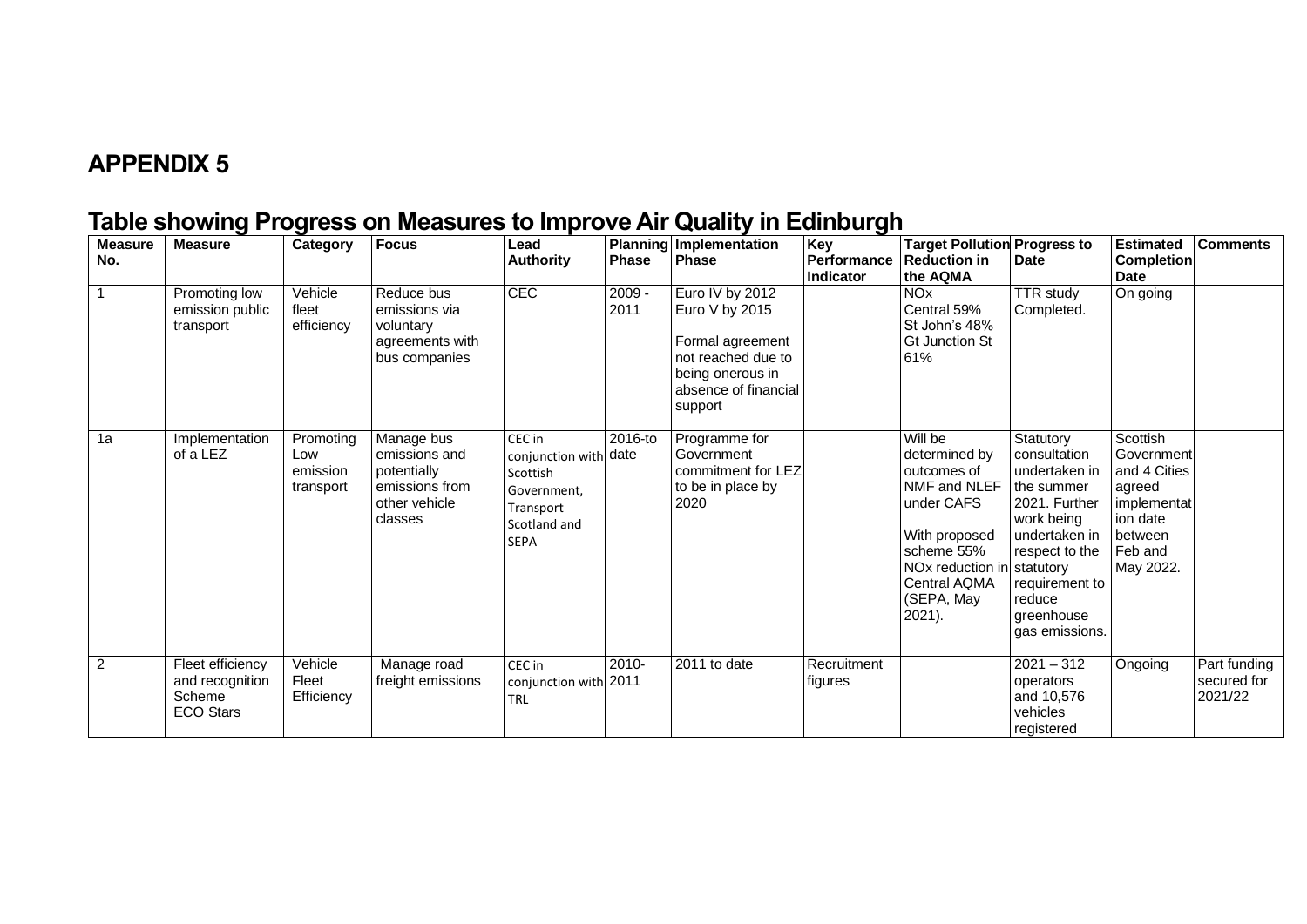| <b>Measure</b><br>No. | <b>Measure</b>                                                                                            | Category                                                | <b>Focus</b>                                                                    | Lead<br><b>Authority</b> | <b>Phase</b> | Planning Implementation<br>Phase | Key<br>Performance                             | <b>Target Pollution Progress to</b><br><b>Reduction in</b> | <b>Date</b>                                                                                                                                                                           | <b>Estimated</b><br><b>Completion</b>                       | <b>Comments</b>                                                      |
|-----------------------|-----------------------------------------------------------------------------------------------------------|---------------------------------------------------------|---------------------------------------------------------------------------------|--------------------------|--------------|----------------------------------|------------------------------------------------|------------------------------------------------------------|---------------------------------------------------------------------------------------------------------------------------------------------------------------------------------------|-------------------------------------------------------------|----------------------------------------------------------------------|
|                       |                                                                                                           |                                                         |                                                                                 |                          |              |                                  | Indicator                                      | the AQMA                                                   |                                                                                                                                                                                       | <b>Date</b>                                                 |                                                                      |
| 3                     | Cleaner council<br>vehicles                                                                               | Vehicle<br>Fleet<br>Efficiency                          | Improve emissions<br>by ensuring highest<br>standard for vehicle<br>replacement | <b>CEC</b>               |              | 2003                             |                                                | Not quantified                                             | $\overline{2021}$ the<br>current Council<br>fleet is 60%<br>Euro 6/VI<br>compliant                                                                                                    | Ongoing                                                     | The Council<br>is developing<br>a fleet<br>decarbonisati<br>on plan. |
| 3a                    | ECO driver<br>training and ECO<br>driving aids                                                            | Vehicle<br>Fleet<br>Efficiency                          | Council vehicle trial   CEC, Fleet<br>telematics system                         |                          | 2018         |                                  | Reduction in<br>idling and fuel<br>consumption | Not quantified                                             | Council<br>approved<br>installation of a<br><b>Telematics</b><br>system for all<br>council<br>vehicles                                                                                | Trial<br>completed<br>Roll out of<br>telematics<br>underway |                                                                      |
| 4                     | <b>Bus based Park</b><br>and Rides<br>Rail based Park<br>and Rides *<br>Tram based<br>Park and<br>Rides** | Alternative<br>to private<br>vehicle use<br>Modal shift | Reduce emissions<br>by easing<br>congestion at peak<br>travel times             | CEC                      |              | Ongoing                          | Usage                                          | Not quantified                                             | Ferrytoll<br>(1040)<br>Ingliston**<br>(1082)<br>Straiton<br>(600)<br>N'craighall*<br>(565)<br>Sheriffhall<br>(561)<br>Hermiston<br>(450)<br>Wallyford*<br>(321)<br>Halbeath<br>(1021) | Land<br>secured at<br>Hermiston<br>for future<br>expansion  | Require<br>funding to<br>enable<br>expansion                         |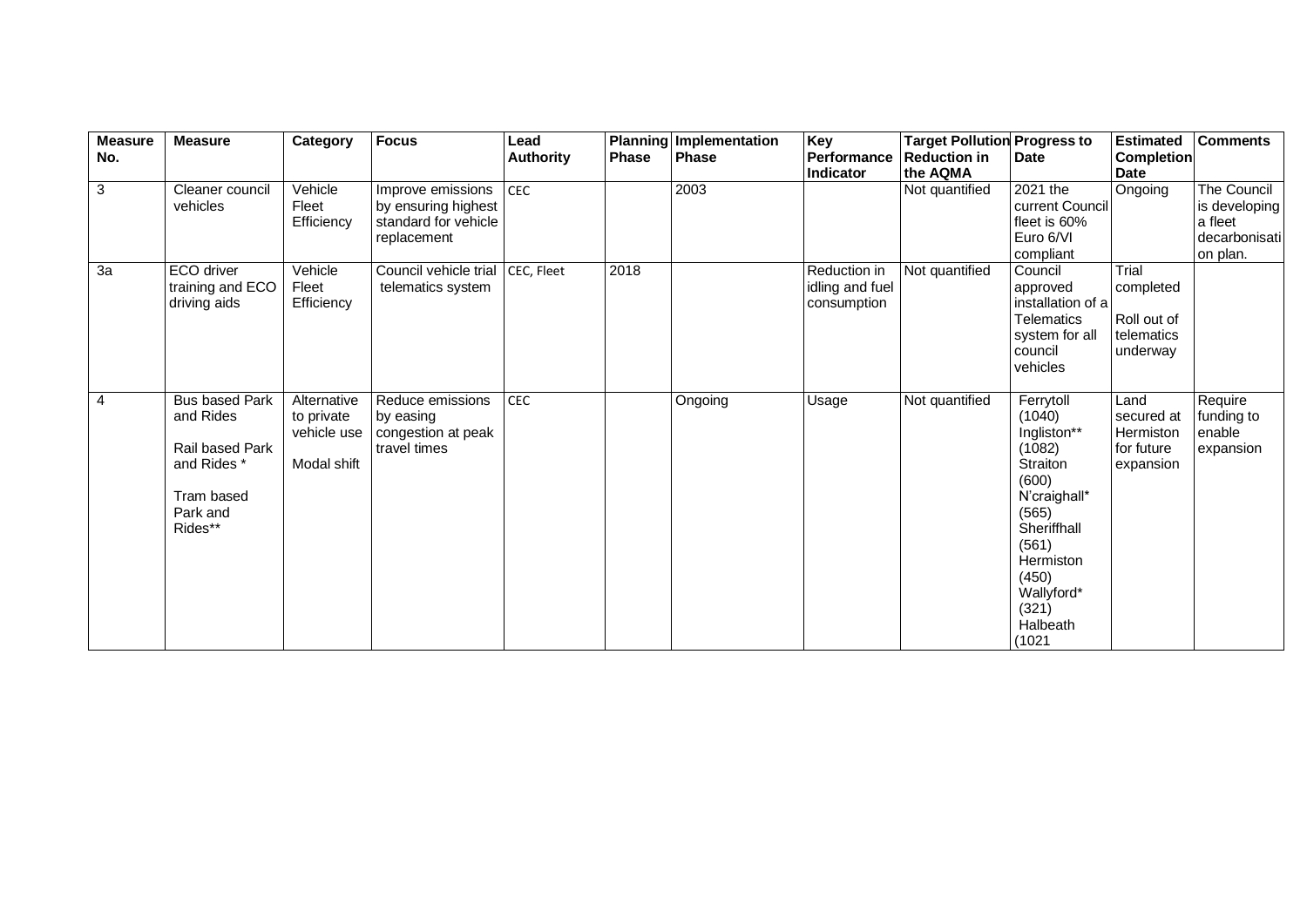| <b>Measure</b> | <b>Measure</b>                                                      | Category                                           | <b>Focus</b>                                                                                                                  | Lead             |       | Planning Implementation                        | Key                 | <b>Target Pollution Progress to</b> |                                                                                                                                                                                                                                                                                              | <b>Estimated</b>  | <b>Comments</b>                                                                                                   |
|----------------|---------------------------------------------------------------------|----------------------------------------------------|-------------------------------------------------------------------------------------------------------------------------------|------------------|-------|------------------------------------------------|---------------------|-------------------------------------|----------------------------------------------------------------------------------------------------------------------------------------------------------------------------------------------------------------------------------------------------------------------------------------------|-------------------|-------------------------------------------------------------------------------------------------------------------|
| No.            |                                                                     |                                                    |                                                                                                                               | <b>Authority</b> | Phase | <b>Phase</b>                                   | Performance         | <b>Reduction in</b>                 | <b>Date</b>                                                                                                                                                                                                                                                                                  | <b>Completion</b> |                                                                                                                   |
|                |                                                                     |                                                    |                                                                                                                               |                  |       |                                                | Indicator           | the AQMA                            |                                                                                                                                                                                                                                                                                              | <b>Date</b>       |                                                                                                                   |
| $\overline{5}$ | <b>Differential</b><br>parking                                      | Promoting<br>low<br>emission<br>vehicles           | Aimed at smaller<br>engines and low<br>$CO2$ emission<br>vehicles<br>Diesel-surcharge on<br>resident's car<br>parking permits | CEC              |       | Ongoing                                        |                     | Not quantified                      | Work<br>undertaken for<br>2015 Air<br><b>Quality Action</b><br>Plan Progress<br>Report showed<br>that there had<br>been an<br>element of<br>behaviour<br>change with<br>residents<br>moving<br>towards the<br>purchase of<br>smaller engine<br>vehicles<br>producing less<br>CO <sub>2</sub> |                   | Requires<br>adoption of<br>low emission<br>vehicles in<br>terms of NO <sub>x</sub><br>and $PM_{10}$               |
| 6              | Controlled<br>Parking Zones<br><b>Priority Parking</b><br>Zones PPZ | <b>Traffic</b><br>Manageme<br>nt                   | Discourage car<br>commuting into city<br>centre                                                                               | <b>CEC</b>       |       |                                                |                     | Not quantified                      | Several CPZ in Ongoing<br>city centre<br>One new PPZ<br>introduced<br>Total 10 PPZs<br>surrounding<br>city centre                                                                                                                                                                            |                   | Strategic<br>Parking<br>Review<br>underway                                                                        |
| $\overline{7}$ | Tramline 1                                                          | Transport<br>Planning<br>and<br>Infrastructu<br>re | Zero emissions at<br>source.<br>Encourage modal<br>shift from car use                                                         | CEC/TFE          |       | Line 1 May 2014<br>Line 1a from<br>Autumn 2019 | Passenger<br>growth | Not quantified                      | 7.1 m<br>Passengers<br>2019/20                                                                                                                                                                                                                                                               | Completed         | Construction<br>of Line 1a<br>(extension to<br>Newhaven/<br>Leith)<br>underway.<br>Due for<br>completion<br>2023. |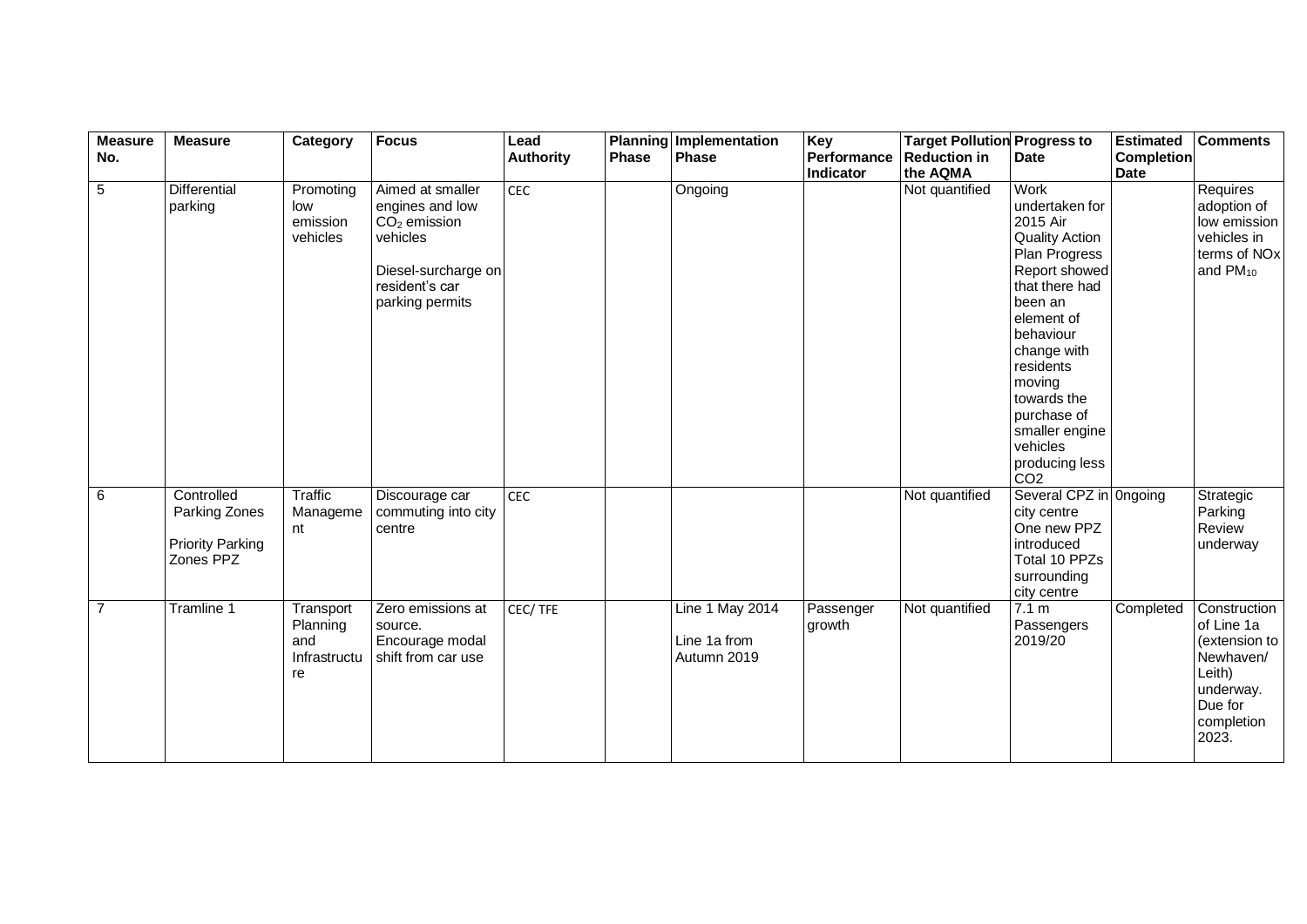| <b>Measure</b><br>No. | <b>Measure</b>                                                                                   | Category                                           | <b>Focus</b>                                                                                 | Lead<br><b>Authority</b> | <b>Phase</b> | Planning Implementation<br><b>Phase</b> | Key<br>Performance                | <b>Target Pollution Progress to</b><br><b>Reduction in</b><br>the AQMA | <b>Date</b>                                                                                                                             | <b>Estimated</b><br><b>Completion</b>        | <b>Comments</b>                                                                                                                                                                                          |
|-----------------------|--------------------------------------------------------------------------------------------------|----------------------------------------------------|----------------------------------------------------------------------------------------------|--------------------------|--------------|-----------------------------------------|-----------------------------------|------------------------------------------------------------------------|-----------------------------------------------------------------------------------------------------------------------------------------|----------------------------------------------|----------------------------------------------------------------------------------------------------------------------------------------------------------------------------------------------------------|
| 8                     | New rail line<br>stations:<br>1. Aidrie - Bathgate<br>2. New Craighall<br>3. Borders<br>4. Gogar | Transport<br>Planning<br>and<br>Infrastructu<br>re | Modal shift to<br>reduce road traffic<br>entering Edinburgh                                  | Transport<br>Scotland    |              |                                         | Indicator<br>Passenger<br>numbers | Not quantified                                                         | Completed<br>1.2010<br>2.2002<br>3. Sept 2015<br>4.2016                                                                                 | <b>Date</b><br>$\overline{All}$<br>Completed | Passenger<br>growth<br>recorded                                                                                                                                                                          |
| 9                     | New cycle<br>networks                                                                            | Transport<br>Planning<br>and<br>Infrastructu<br>re | Part of CECs Active CEC/ Sustrans/<br>Travel Action Plan                                     | NHS Lothian              | 2010         | 2016 (updated)                          |                                   | Not quantified                                                         |                                                                                                                                         | On going                                     |                                                                                                                                                                                                          |
| 9a                    | Promoting travel<br>alternatives                                                                 | Promotion<br>of cycling<br>and<br>walking          | CECs Active Travel   CEC/ Sustrans/<br>Action Plan<br>Encourage modal<br>shift away from car | <b>NHS Lothian</b>       | Ongoing      |                                         |                                   | Not quantified                                                         |                                                                                                                                         | On going                                     |                                                                                                                                                                                                          |
| 10a                   | Urban traffic<br>control systems<br>$-$ SCOOT                                                    | Traffic<br>Manageme<br>nt                          | Reduce waiting<br>times and<br>stop/starts                                                   | <b>CEC Transport</b>     | Ongoing      |                                         |                                   | Not quantified                                                         | No. of schemes On going<br>across City;<br>Inverleith Row.<br>Gorgie,<br>Ardmillan<br>Triangle, Part<br>London all fully<br>operational |                                              | A loop repair<br>programme<br>has been<br>initiated with<br>associated<br>staff<br>resource.<br>Loops are<br>also now<br>replaced as a<br>part of the<br>Council's<br>roads<br>resurfacing<br>programme. |